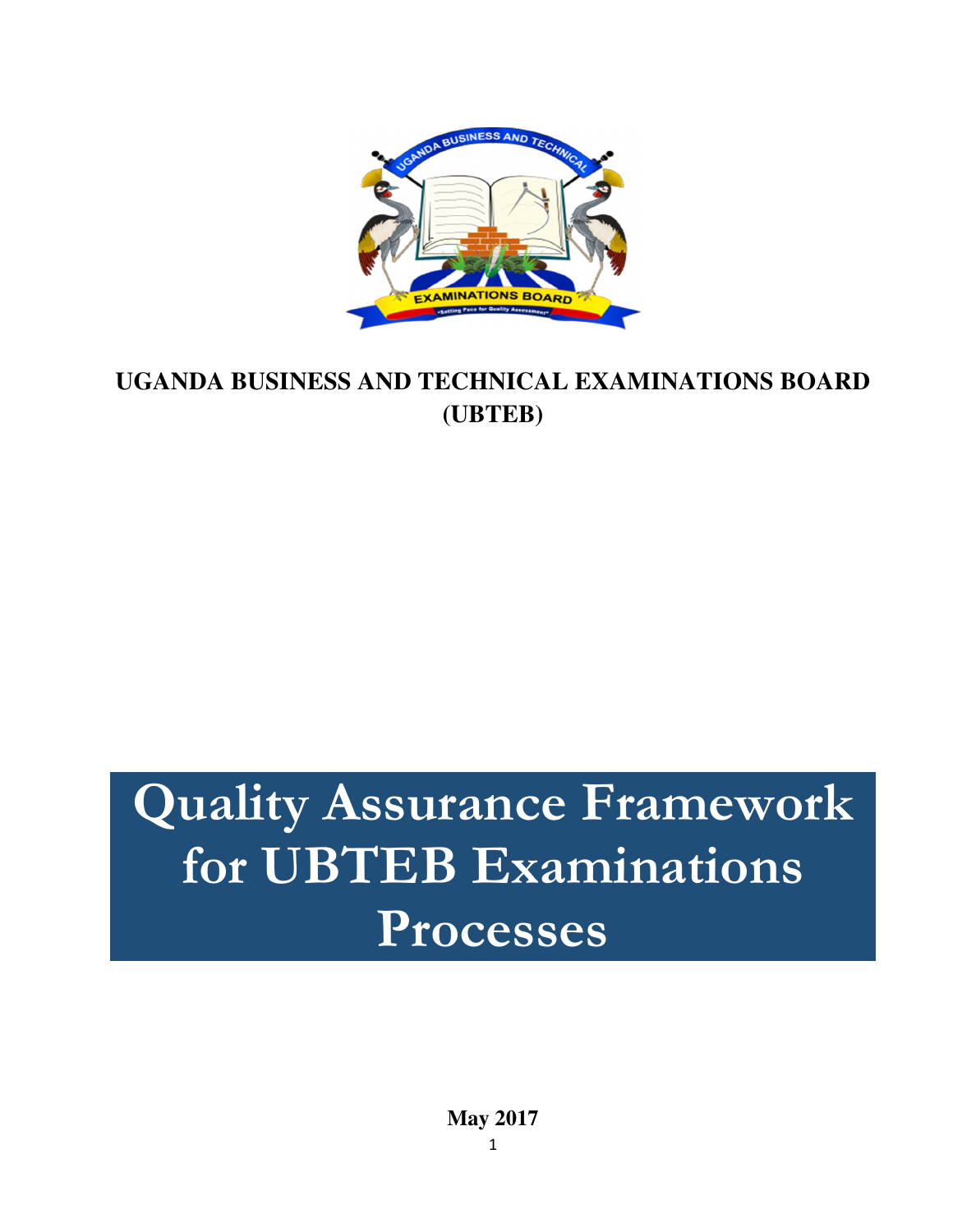# TABLE OF CONTENTS

| 1.0 |                                                                |
|-----|----------------------------------------------------------------|
| 1.1 |                                                                |
| 2.0 | THE REGULATORY COMPONENT OF THE QUALITY ASSURANCE FRAMEWORK  5 |
| 3.0 |                                                                |
| 4.0 |                                                                |
| 4.1 |                                                                |
| 4.2 |                                                                |
| 4.3 |                                                                |
| 4.4 |                                                                |
| 5.0 |                                                                |
| 6.0 |                                                                |
|     |                                                                |
|     |                                                                |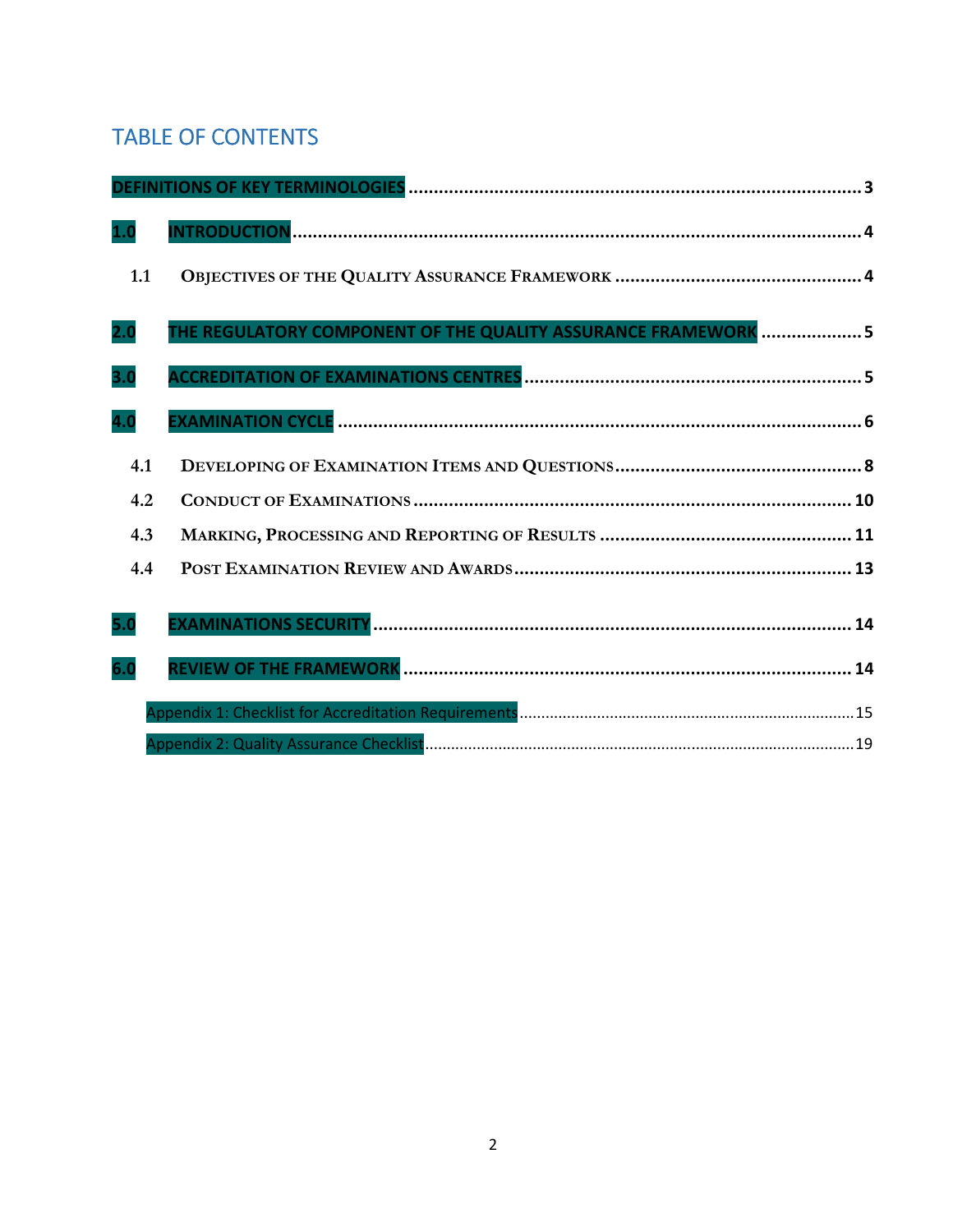# DEFINITIONS OF KEY TERMINOLOGIES

| <b>Terminology</b>                                               | Definition in respect to the Board                                                                                                                                                     |
|------------------------------------------------------------------|----------------------------------------------------------------------------------------------------------------------------------------------------------------------------------------|
| Quality Assurance                                                | Mechanism put in place to guarantee that examination and assessment<br>meet the set standards                                                                                          |
| <b>Standards</b>                                                 | A required or agreed level of quality or attainment                                                                                                                                    |
| Assessment                                                       | A process of gathering evidence and judging to decide whether an<br>individual has obtained ability to perform a task to the stipulated<br>assessment standards or not                 |
| Examination                                                      | A formal test of a person's knowledge of proficiency in a particular<br>subject or skill to obtain a qualification;                                                                    |
| Award                                                            | Recognition in form of diplomas and certificates to successful<br>candidates for a particular course or programme                                                                      |
| <b>Examination Centre</b>                                        | An institution accredited by the Board to conduct<br>assessment/examinations.                                                                                                          |
| Competence                                                       | Ability/skill of an individual to perform a given task to a specific<br>standard under specific conditions.                                                                            |
| <b>Technical and Vocational</b><br><b>Education and Training</b> | Aspects of educational processes involving, the study of technologies<br>and related sciences for the acquisition of knowledge, skills and<br>attitudes required in the world of work. |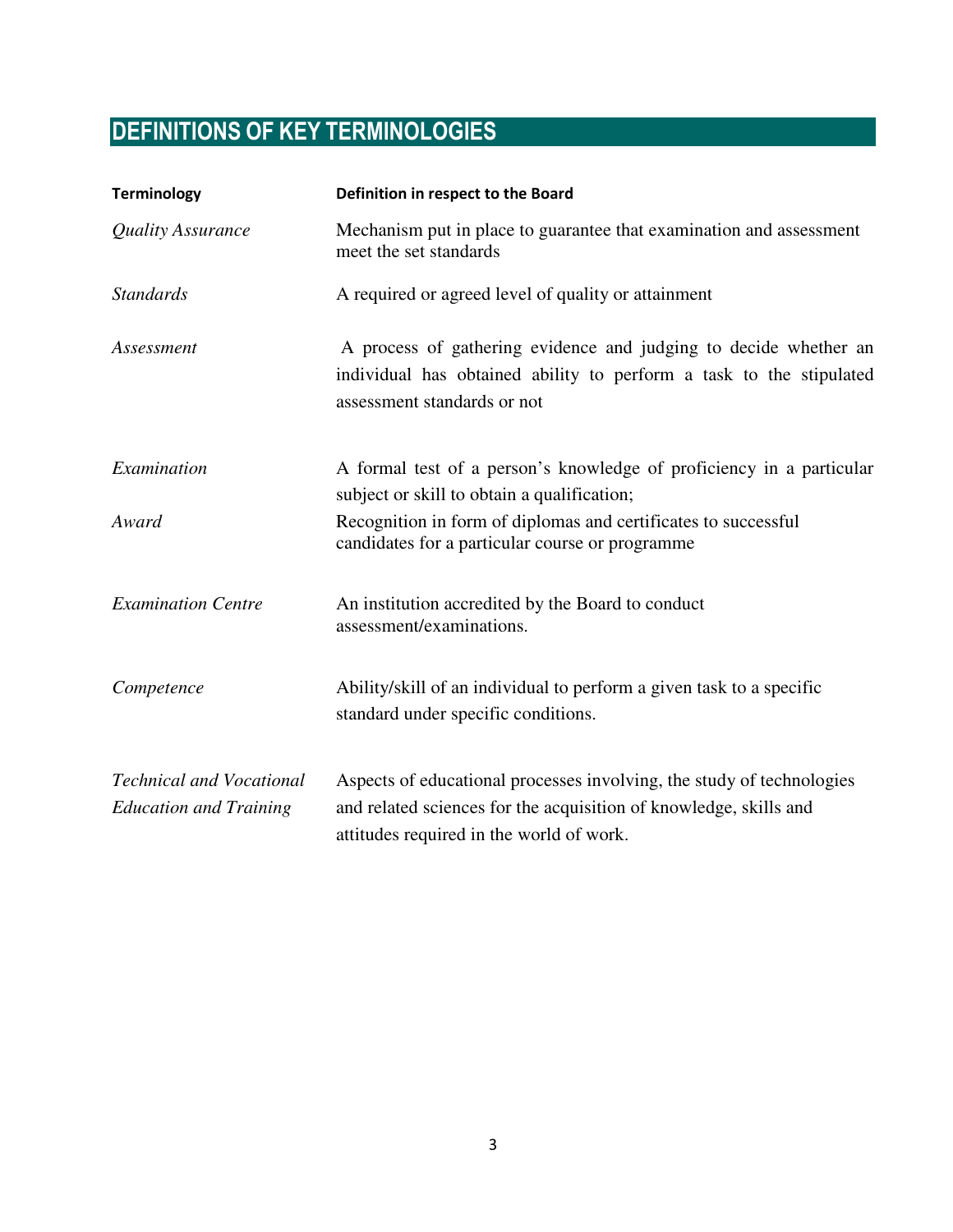# 1.0 INTRODUCTION



Uganda Business and Technical Examinations Board (UBTEB) was established by the Business, Technical, Vocational Education and Training Act No.12 of 2008 and operationalised by UBTEB Statutory Instrument No. 9 Regulations 2009 with a broad mandate to streamline, regulate and coordinate examinations and awards in the Business, Technical, Vocational and other specialized professions in Uganda.

The quality assurance is an integral part of UBTEB's assessment and examinations system. It guarantees fairness and quality of results which is essential for candidates taking national examinations in Uganda and worldover.

Over the years, UBTEB has built a solid foundation of knowledge and expertise in delivering knowledge and practical examinations and assessments to a high professional standard for national and international recognition. UBTEB has instituted robust and rigorous quality assurance practices and are strictly observed throughout the different stages of examinations and assessment. All these good practices will be continually enhanced and applied in the UBTEB Examination and assessment system.

#### 1.1 Objectives of the Quality Assurance Framework

The Quality Assurance Framework is a product of UBTEB' work-based experience, consultations from stakeholders and benchmarking of national, regional and international best practices in the BTVET sector. The main objective of the framework is to deliver high quality awards through an effective, efficient and reliable examination and assessment system. The specific objectives of the framework are:

| a)           | Safeguarding of<br><b>Assessment Standards</b> | To ensure that UBTEB examinations and assessment standards are<br>consistently upheld at the expected and required level and guarantee<br>validity and reliability of results.                                                           |
|--------------|------------------------------------------------|------------------------------------------------------------------------------------------------------------------------------------------------------------------------------------------------------------------------------------------|
| $\mathbf{b}$ | Compliance and<br><b>Quality of Delivery</b>   | To ensure that the examinations are conducted in compliance with<br>established examinations regulations and guidelines, so that fairness and<br>reliability can be maintained.                                                          |
| $\mathbf{c}$ | <b>Recognition of</b><br><b>UBTEB</b>          | To ensure that examination data and results are processed and reported<br>appropriately, at the necessary standards of reliability and integrity in<br>order to achieve both local and international recognition of the Board<br>awards. |
|              | <b>Continuous</b><br>Improvement               | To ensure that feedback is collected from and provided to stakeholders<br>by conducting regular internal and external reviews and quality audits of<br>the assessment process in order to continually improve our services.              |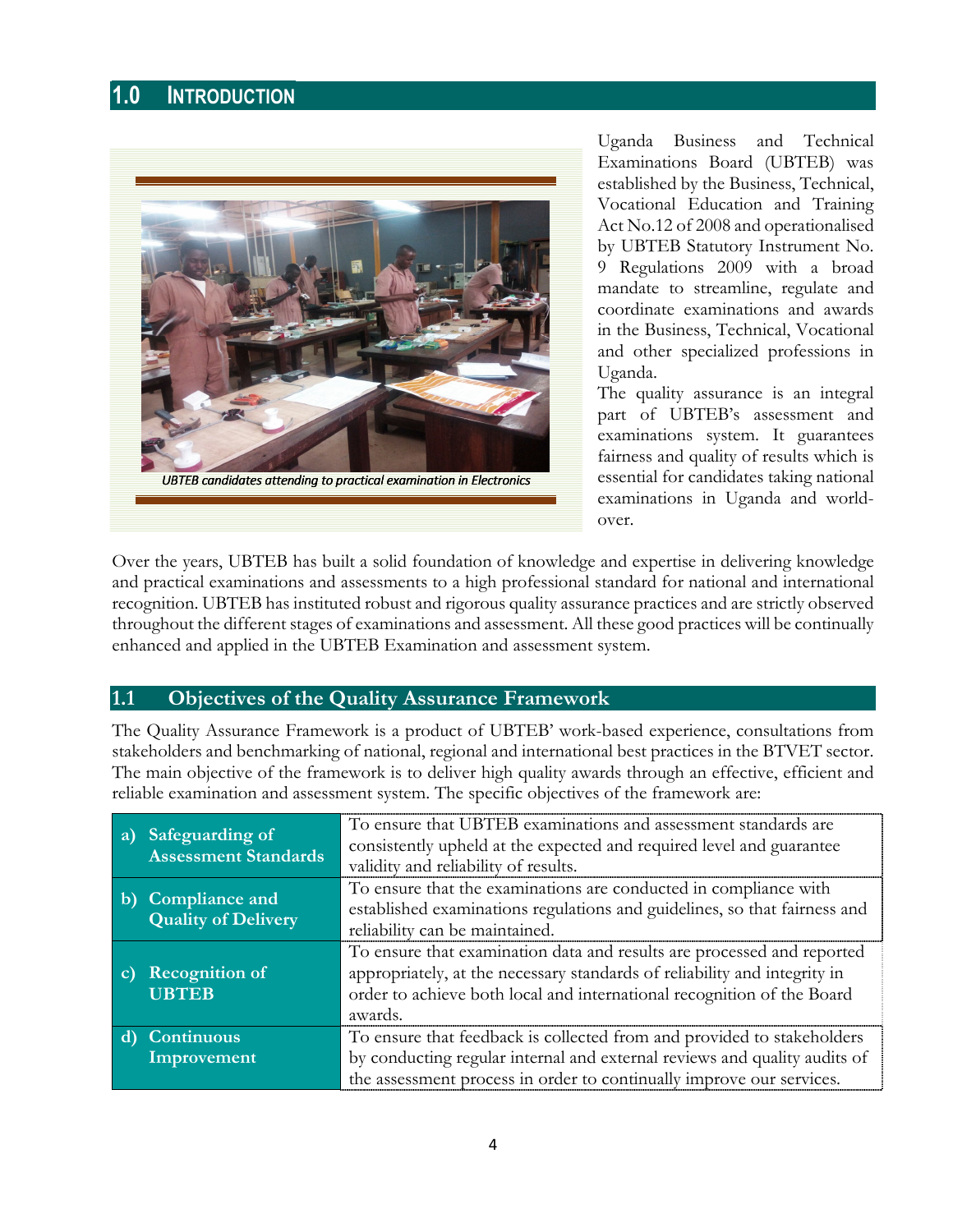# 2.0 THE REGULATORY COMPONENT OF THE QUALITY ASSURANCE FRAMEWORK

The Uganda Business and Technical Examinations Board was established by the BTVET Act, 2008 and operationalized by Statutory Instrument 2009 No. 9 – the Business, Technical, Vocational Education and Training (Establishment of the Uganda Business and Technical Examinations Board Regulations, 2009). The board was created to streamline, regulate, and standardize awards in the BTVET sector through conduct of credible and unified national examinations.

The main objectives of UBTEB are:

- i. To manage reliable, transparent and efficient competence based examinations and assessment process for BTVET in Uganda.
- ii. To improve internal environment to achieve greater organizational management and increase capacity of resource mobilization for effectiveness and efficiency of the Board.
- iii. To integrate Information Communication Technology in the operations of the Board.
- iv. To increase public awareness of the Board and its activities.
- v. To establish and operationalize knowledge management and quality assurance systems

The key function of the Board as spelled out in Statutory Instrument 2009 No. 9 are:

- a) To conduct business and technical examinations for specialized training institutions in Uganda.
- b) To accredit theory and practical examination centres used for the conduct of examinations.
- c) To establish and oversee practical and theoretical question banks.
- d) To publish past question papers.
- e) To establish and maintain a secured data base of examination results.
- f) To collaborate with international and inter-governmental organizations and agencies of other states and the private sector on issues relevant to its functions.
- g) To provide feedback to training institutions on examinations.
- h) To award diplomas and certificates to successful candidates in such examinations.
- i) To make rules regulating the conduct of examinations.

The regulatory component of examinations quality assurance addressed in the Quality Assurance Framework is embedded in UBTEB mandate, objectives and functions. Accordingly the Quality Assurance Framework covers the core examinations components and processes which include:

- a) Accreditation of Examinations Centres
- b) Examination Cycle
- c) Examinations security
- d) Equating of TVET foreign qualifications

#### 3.0 ACCREDITATION OF EXAMINATIONS CENTRES

In accordance with part 11 section 5 of the rules on the assessment of competences and conduct of business, technical and vocational examinations in Uganda (2014), UBTEB examinations shall be conducted at ONLY *accredited examination centres* that have been inspected and accredited.

The mandate to undertake inspection and recommend accreditation of the examinations centre lies with the Directorate of Examinations under the department (in-charge) of Quality Assurance. The Quality Assurance department shall oversee and take responsibility of examinations centre accreditation process. During the centre inspection and accreditation process, the Quality Assurance department shall ensure: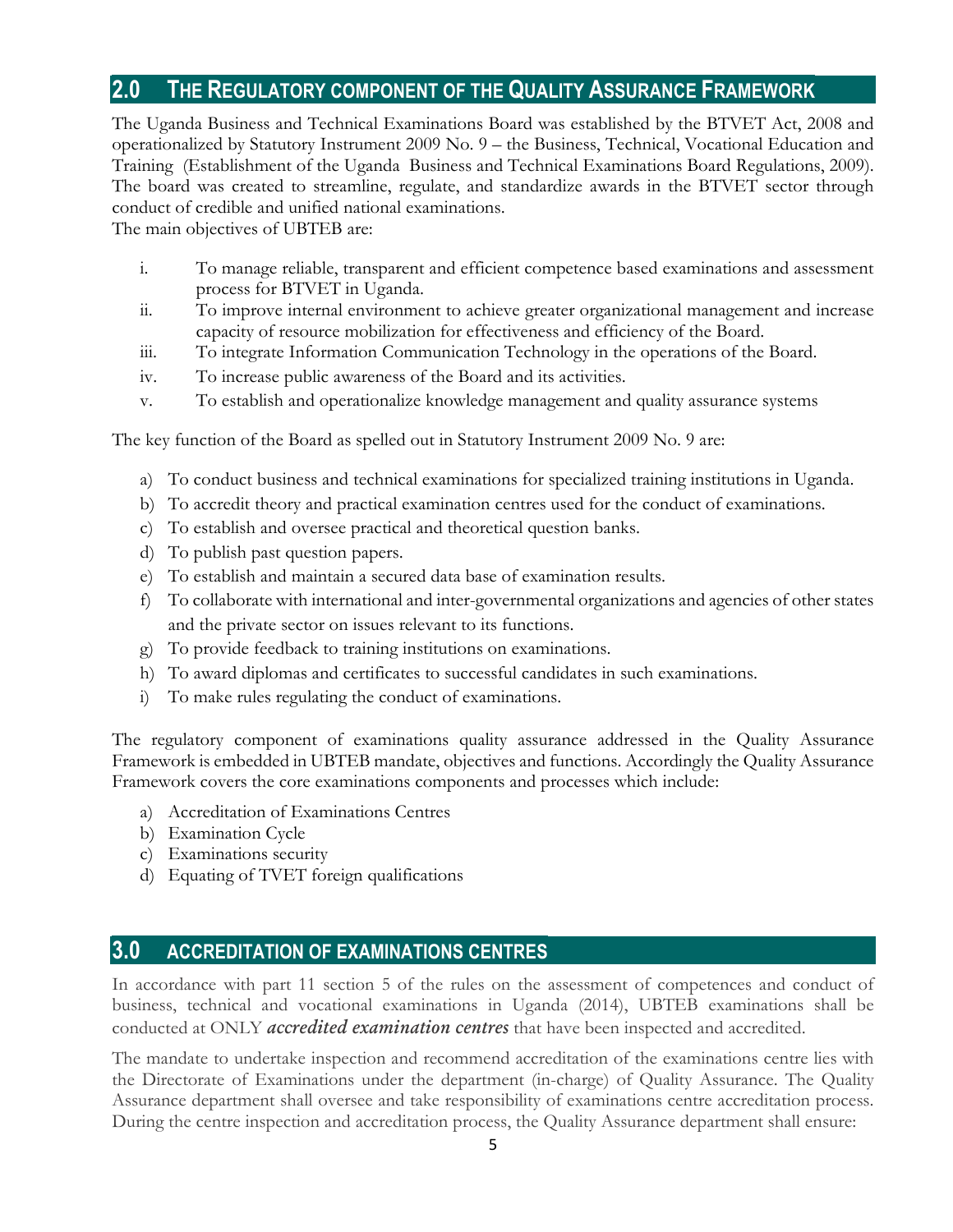- a) The examinations centre accreditation procedures are followed as laid out in part 11 section 6 of the rules on the assessment of competences and conduct of business, technical and vocational examinations in Uganda (2014),
- b) An institution fulfils the requirements stipulated under part 11 section 5 (2) of the rules on the assessment of competences and conduct of business, technical and vocational examinations in Uganda (2014). Checklists of the accreditation requirements are provided in Appendix 1
- c) The institution fulfils the broader and core compliance requirements under Occupational Safety and Health Act, No. 9, 2006 which includes presence of policy and operationalisation of workplace OSH addressing the following among others:
	- i. OSH Committee
	- ii. Accessibility
	- iii. Electricity Safety, Chemical Safety, Plant, Equipment and tools
	- iv. Machinery and Fire safety
	- v. Emergency preparedness
	- vi. Transport safety, Food safety and hygiene
	- vii. Signage, Lighting and Ventilation
	- viii. Housekeeping and storage
	- ix. Waste management
	- x. Structures under construction
- d) The inspection team to assess the examinations entre (applicant) is composed of a technical team member(s) knowledgeable in programmes applied for by the institution
- e) Adequate notice of at least one (1) week intention to inspect the centre is provided to the institution
- f) Inspection report review meetings are held and decisions are documented for each institution and a copy of the same attached to its application file. A template to guide the preparation of the accreditation report is provided in Appendix 2
- g) A consolidated inspection report and feedback is provided to the inspected institution within fifteen (15) working days from the date of inspection.
- h) All centres awarded accreditation receive accreditation certificates as follows:
	- i. "PROVISIONAL ACCREDITATION" for newly accredited institutions and valid for a period of two (2) years
	- ii. "ACCREDITATION" for centres that have graduated from provisional accreditation as a result of fulfilling the requirements for full accreditation after re-inspection.

UBTEB shall reserve the right to withdraw accreditation of the examination centre if the centre:

- a) Is proved to have falsified or lied on any information provided to the Board during inspection or re-inspection
- b) Alters or has forged certificate of accreditation,
- c) Is proved to have engaged in any form of examinations malpractice
- d) Commits any offence that the Board deems the centre unfit to conduct her examinations at such a centre

## 4.0 EXAMINATION CYCLE

The Framework (QAF) guarantees quality of outputs of the assessment cycle that is process-driven. The QAF provides quality assurance measure to be adhered to at the four core stages of the examinations cycle, however, the detailed checklist of quality assurance measures at each stage of the cycle are provided at Appendix 3. For purposes of this framework, there are four core assessment stages that the Board must focus on for purposes of quality assurance namely:

- 1. Setting of Examination Items 2. Conduct of Examinations
	-
- 3. Processing and Reporting of Results 4. Post Examination Review & Awards
- 

Figure 1 below illustrates the core stages of the examinations cycle.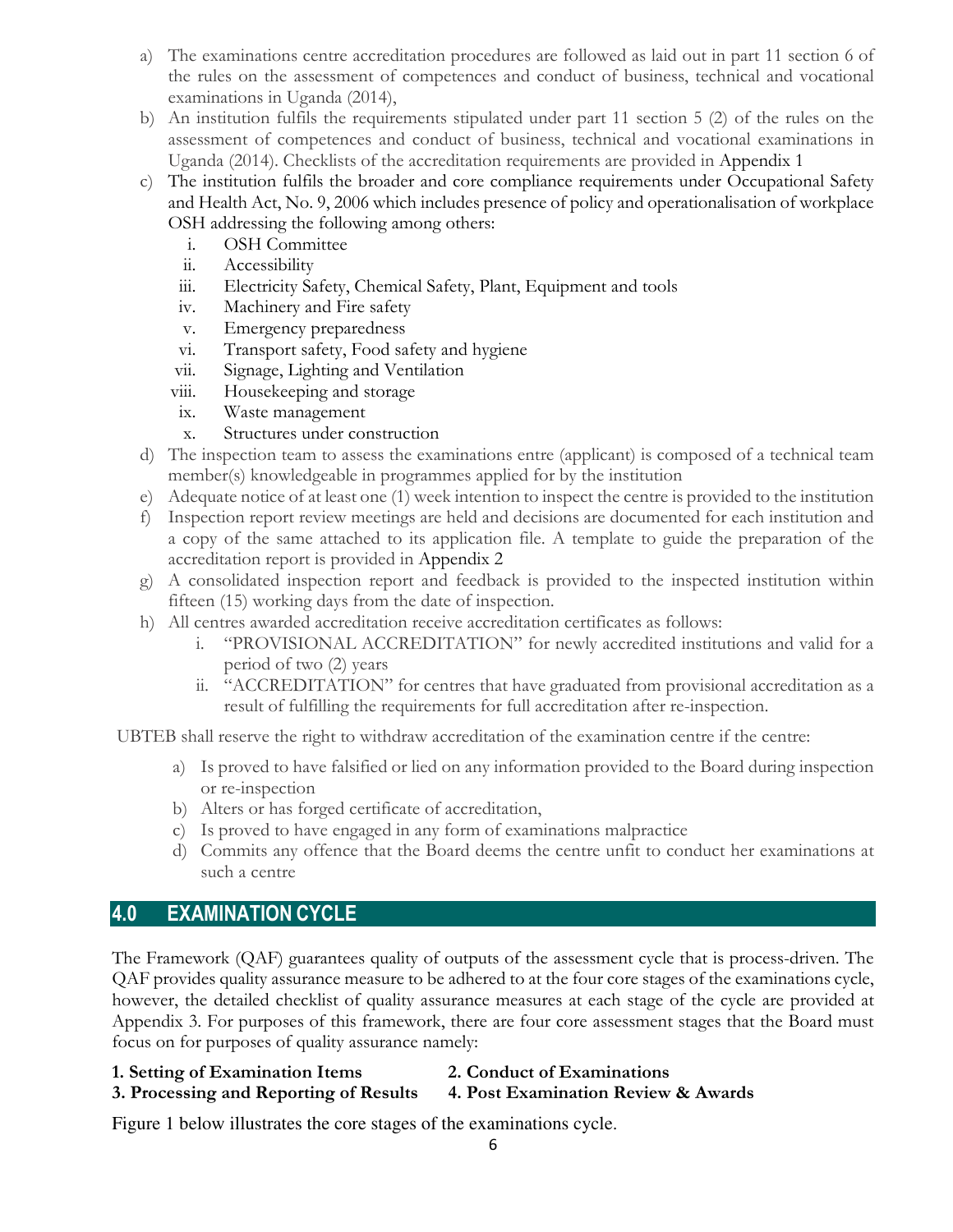#### Figure 1: <u>UBTEB Quality Assurance Cycle for the four core stages of assessment</u>



*NB: The above cycle is based on only core stages of the UBTEB examination or assessment activities*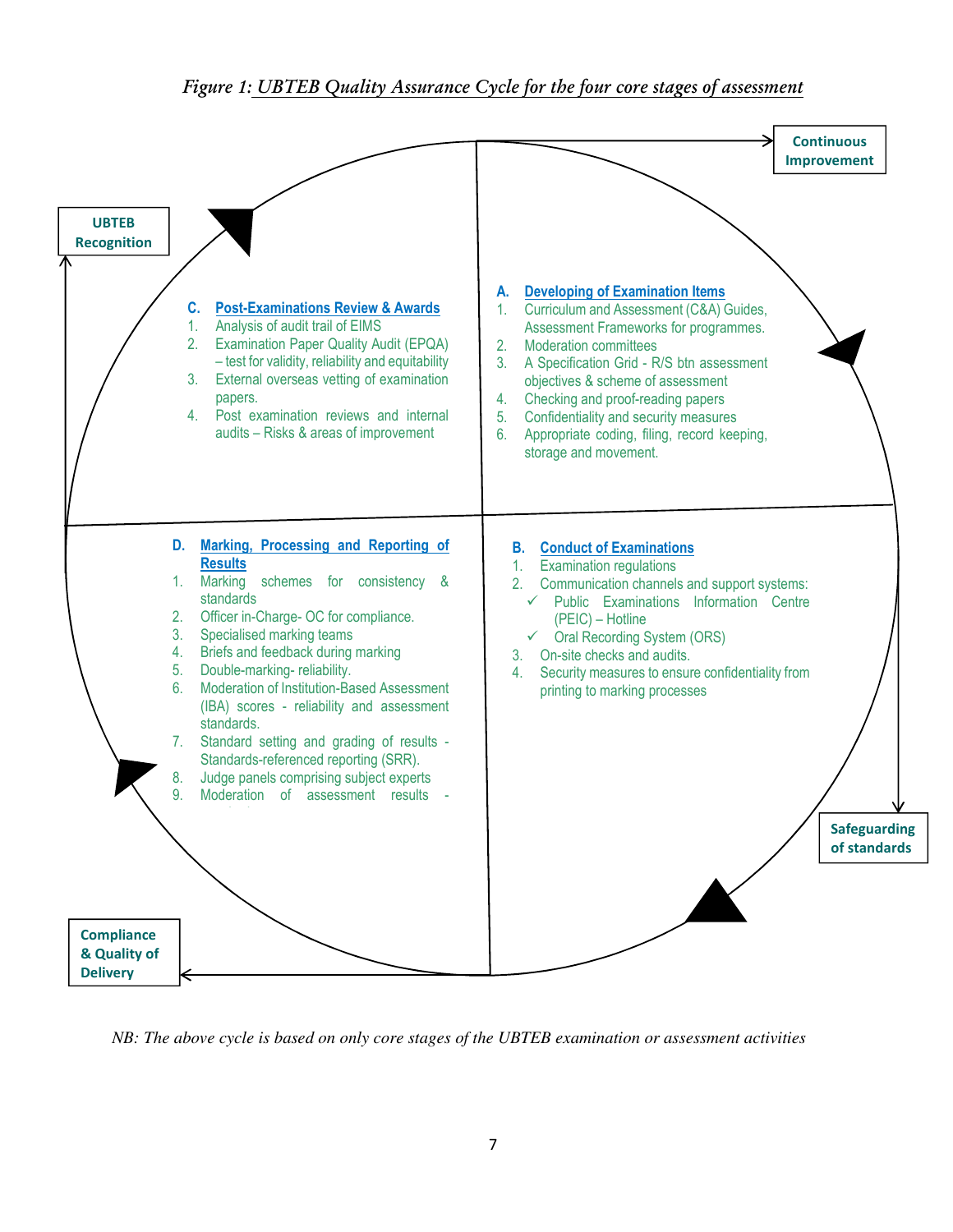#### 4.1 Developing of Examination Items and Questions

The development of items is a lengthy process and consists of multiple, interdependent stages; an error can occur during any one of these stages. Therefore, the process needs to be followed to ensure that the examination items and papers are valid and reliable. At every stage of the item development process, the following measures are undertaken to ensure valid and reliable examination papers:

#### *a) Item Development*

- i. First, the examination and /or assessment items must be developed according to approved Curriculum following competence-based mode of assessment for the different UBTEB examined programmes.
- ii. Only Examiners with relevant experience and expertise shall develop the items. Items shall be developed in sets each with a marking guide.
- iii. A rigorous mechanism for checking of the examination paper item shall be followed to ensure that the questions comply with the "Test blueprint" requirements. The test blueprint defines the attributes of the examinations. Also, the test blueprint is used to ensure that the assembled test forms are consistent from form to form in content. The Board shall ensure that items are received by UBTEB subject experts in their respective fields. A checklist for all papers to be sat at each examination series shall be developed and used to monitor item development process.
- iv. For many reasons (e.g. security), the setting of items shall be treated in a highly confidential nature, with stringent security measures in place to govern the handling of all secret documents.

#### *b) Moderation*

- i. The Board shall appoint professionals with an appropriate balance of subject expertise from training institutions, curriculum experts and UBTEB designated Assessors to moderate the items.
- ii. At least one (1) member of the Item writers for each examination series shall be part of the moderation team to respond to issues raised by the moderators.
- iii. The moderators shall be availed with a checklist in which they are required to indicate what has been improved or changes made on the items. All items that are disqualified by the moderator(s) should be replaced accompanied by appropriate marking guide.

#### *c) Processing of Items and Question Papers*

- i. A specification grid, which specifies the relationship between assessment objectives and the scheme of assessment, shall be used to check whether the paper item accurately reflects the weighting of the learning outcomes or assessment objectives. Items should be kept safely but separately in the item bank.
- ii. A team of subject and language specialist shall be constituted and shall be responsible for proofreading of the typed items. The proof readers should ensure that there are no rubric, typing or technical errors.
- iii. The quality assurance team shall undertake content validity and reliability tests of the final items at the final stage of proofreading before questions are printed or banked.
- iv. The Executive Secretary or his/her delegated officer (assisted by UBTEB subject experts where need arises) shall be responsible for the selection of the examination papers for the given series. The selected examination paper(s) shall be sanctioned for printing by the executive secretary.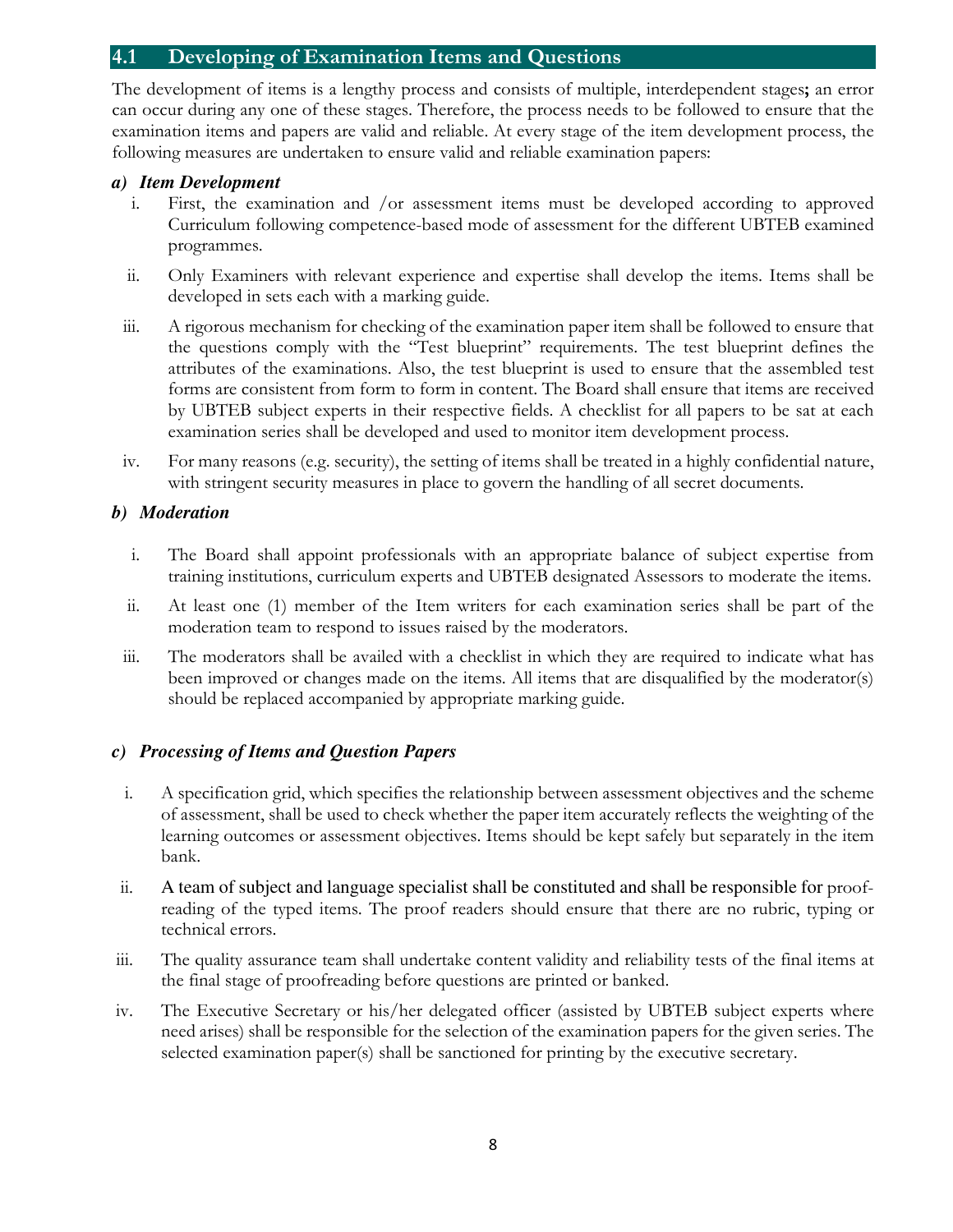- v. The examinations papers shall be packed and sealed in plastic envelops clearly labelled. It is important to ensure that the activity of envelop writing is keenly supervised and quality assured to avoid the effects of wrong labelling.
- vi. A delivery plan, bag content form and delivery checklist for the staff delivering the examinations shall be prepared by the team charged with delivery of exams. A thorough delivery report shall be presented by each team leader of the route and shall be discussed in a post-examinations delivery meeting for lessons learning and continuous improvement.

Throughout the item development process, activities in table 1 below shall be monitored and enforced by quality assurance team in collaboration with Officer in-Charge:

Table 1: Quality Assurance interventions during Item Development process

| <b>Main Activities</b> |                       |                                 | Detailed activities/Assurances to be undertaken                      |  |  |  |
|------------------------|-----------------------|---------------------------------|----------------------------------------------------------------------|--|--|--|
|                        | 1. Review of the      | 1.                              | Generate a check list of items to be developed for the examination   |  |  |  |
|                        | item data bank        |                                 | series                                                               |  |  |  |
|                        |                       | $\overline{11}$ .               | Evaluate the relevancy of the data bank of un-examined items (typed  |  |  |  |
|                        |                       |                                 | and un-typed)                                                        |  |  |  |
|                        | 2. Identification     | $\mathbf{i}$ .                  | Review and update data base of item writers                          |  |  |  |
|                        | and                   | $\dddot{11}$ .                  | Vet item writers                                                     |  |  |  |
|                        | appointment of        | $\dddot{\mathbf{m}}$ .          | Generate and submit a list of selected item writers                  |  |  |  |
|                        | item writers          | iv.                             | Communication to item writers at least 2 weeks in advance            |  |  |  |
| 3.                     | Training of item      |                                 | Test sample items compliance to;                                     |  |  |  |
|                        | writers               | 1.                              | <b>CBA</b> Standards                                                 |  |  |  |
|                        |                       | 11.                             | Reviewed/New curriculum (if any)                                     |  |  |  |
|                        |                       | 111.                            | Test Blue Print                                                      |  |  |  |
|                        | 4. Constitute the     | 1.                              | List of item writing team and subject specialists to be received and |  |  |  |
|                        | item writing          |                                 | informed at least 3 days in advance                                  |  |  |  |
|                        | teams                 | $\dddot{11}$ .                  | Orientation of teams / leaders regarding compliance to CBET          |  |  |  |
|                        |                       |                                 | model, curriculum, Blue Print and reporting                          |  |  |  |
| 5.                     | Item writing          | $\mathbf{i}$ .                  | Conduct item analysis of test items to comply with CBET model,       |  |  |  |
|                        |                       |                                 | new curriculum and Test Blue Print                                   |  |  |  |
|                        | 6. Proof reading by   | $\overline{\mathbf{i}}$ .       | Conduct Validity and reliability test                                |  |  |  |
|                        | team leaders and      | $\dddot{11}$ .                  | Receive, review and proof read reports                               |  |  |  |
|                        | subject specialist    |                                 |                                                                      |  |  |  |
|                        | 7. Receiving of       | $\mathbf{i}$ .                  | Generate a list of final items to be received                        |  |  |  |
|                        | items                 | 11.                             | Receive properly packed and labelled items in envelopes              |  |  |  |
|                        |                       | $\dddot{\mathbf{m}}$ .          | Generate a record of receipt of items                                |  |  |  |
|                        |                       | 1V.                             | Secure storage of items i. e, be kept under lock and key by          |  |  |  |
|                        |                       |                                 | responsible officers                                                 |  |  |  |
| 8.                     | Moderation of         | $\mathbf{i}$ .                  | Receive and review moderation report.                                |  |  |  |
|                        | items                 | $\dddot{11}$ .                  | Content validity (relevance to curriculum and level, spelling,       |  |  |  |
|                        |                       |                                 | numbering etc)                                                       |  |  |  |
|                        |                       | $\dddot{m}$ .                   | Analyze moderated item in relation to curriculum and marking guide   |  |  |  |
| 9.                     | Typing of items       | $\ddot{1}$ .                    | Test for grammatical, rubric, technical errors editorial guide lines |  |  |  |
|                        |                       | 11.                             | List of typing teams                                                 |  |  |  |
|                        | 10. Second proof      | $\mathbf{i}$ .                  | Report on typo corrections made based on quality assurance           |  |  |  |
|                        | reading by            |                                 | template                                                             |  |  |  |
|                        | subject experts       |                                 |                                                                      |  |  |  |
|                        | 11. Selection of item | i.                              | Enforce compliance to item selection guidelines                      |  |  |  |
|                        | for the series        | $\dddot{11}$ .                  | Provide guidelines for selection                                     |  |  |  |
|                        |                       | $\mathop{\text{iii}}\nolimits.$ | Ensure security and confidentiality of selected items                |  |  |  |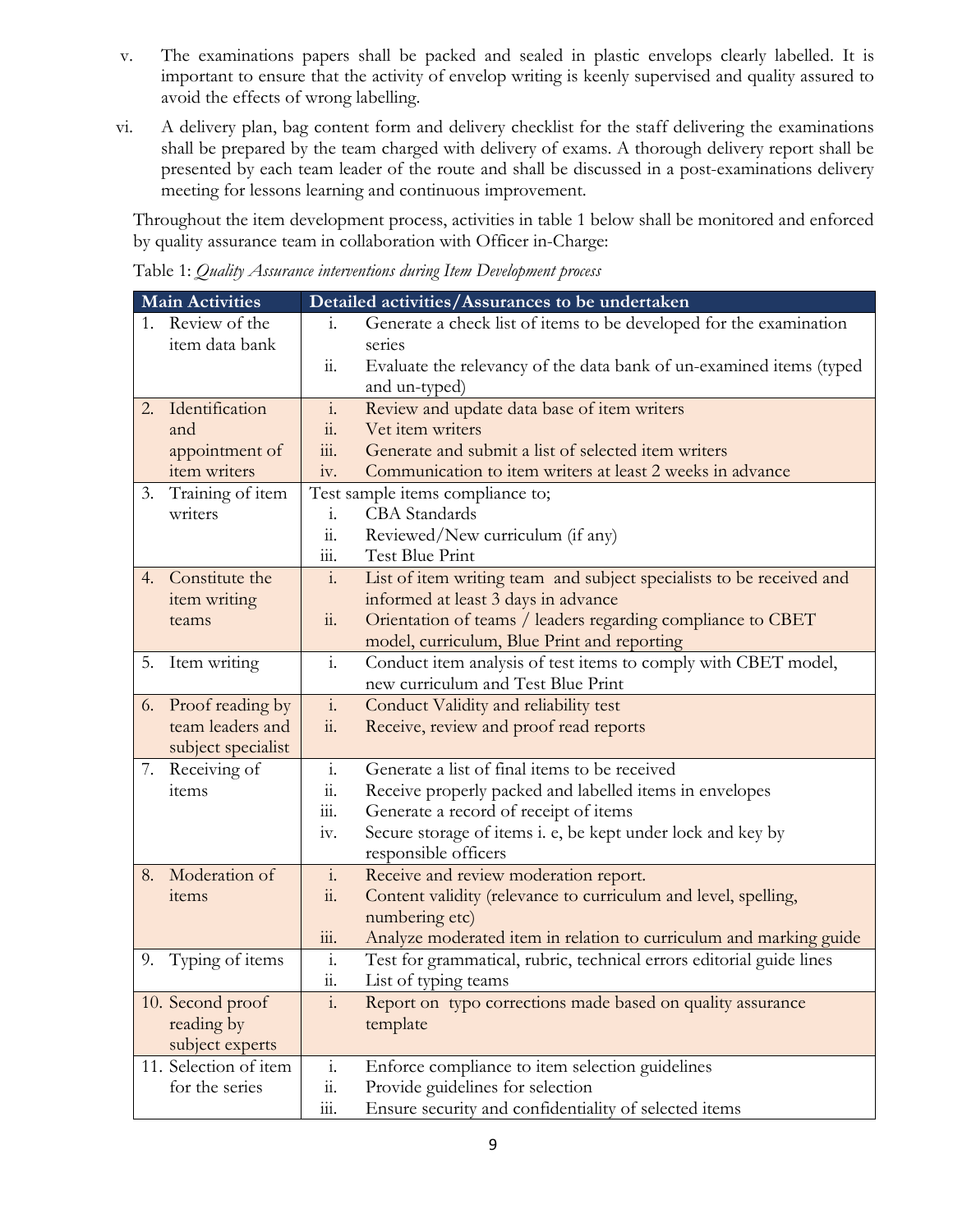| 12. Printing of final                                        | Reviewing for typo and type setting errors, grammatical errors.<br>1. |                                                                        |
|--------------------------------------------------------------|-----------------------------------------------------------------------|------------------------------------------------------------------------|
| draft items                                                  | 11.                                                                   | Ensure security and confidentiality of selected item                   |
| 13. Final production                                         | 1.                                                                    | Generate and complete a checklist of papers for the examination series |
| of question                                                  | $\dddot{\mathbf{1}}$                                                  | Generate parking lists, bag content form, time tables                  |
| papers                                                       | 111.                                                                  | Undertake verification of packages                                     |
|                                                              | Ensure bagging-labelling of bags<br>1V.                               |                                                                        |
| V.                                                           |                                                                       | Ensure appropriate storage                                             |
|                                                              | V1.                                                                   | Develop and execute a routing plan                                     |
| Monitor compliance to delivery plan<br>14. Delivery of<br>1. |                                                                       |                                                                        |
| 11.<br>exams                                                 |                                                                       | Receive and discuss a report on the delivery exercise                  |
| Develop an Examinations Collection Plan<br>11.               |                                                                       |                                                                        |

#### 4.2 Conduct of Examinations

The Board shall guarantee adherence to examinations standards throughout the process of conduct of examinations and by ensuring the following:

- i. The Board shall inspect accredited Examinations/Assessment Centres (on a sampling basis as the minimum standard) to establish their preparedness before examinations begin. Any centre that shall be found to be wanting shall be required to transfer all candidates or subject specific candidates to a nearby centre that meets the requirements.
- ii. UBTEB shall recruit, train and deploy vetted Examinations Managers (Coordinators, supervisors and reconnoiters etc) who shall be selected based on the regulations concerning "Recruitment of UBTEB Examinations Managers". The Examinations Managers shall officially by appointed by and represent UBTEB and shall enforce examinations regulations during the conduct of examinations.
- iii. Examiners shall be appraised annually by their supervisors and also based on quality of their output and those who fall short of examinations standards shall be removed from database and/or blacklisted.
- iv. The Board shall update a database of examiners annually and cause removal of unreliable/blacklisted examiners including those who will have not worked for three (3) consecutive years.
- v. UBTEB and its delegated officials shall adhere to security measures to ensure confidentiality and safety of examinations during administration of examinations, picking and delivery of answer scripts or candidates files/papers to the storage station or marking centre.
- vi. The examination managers shall be given the final registers, candidates' albums for their respective institutions. Also a quality assurance checklist shall be availed and completed by reconnoiters and centre supervisors to guarantee compliance to requirements of conduct of examinations.
- vii. During conduct of examinations, candidates shall fully comply with all UBTEB examination regulations to ensure fairness of the UBTEB Examinations.
- viii. The Board shall deploy and utilise different communication channels and support systems shall be provided to facilitate communication between examinations managers and UBTEB in handling examination-related matters efficiently and appropriately. Particularly, the "HOT LINE" shall be put in place.
- ix. Examination managers shall be appointed at each stage and shall write a report which cover the level of compliance to Quality Assurance measures undertaken and recommendations for purposes of continuous improvement.
- x. The conduct of examinations or assessment, shall be monitored/evaluated by UBTEB Quality Assurance team who shall conduct on-site checks and audits and provide an objective assessment of the conduct of examinations for each sitting/assessment.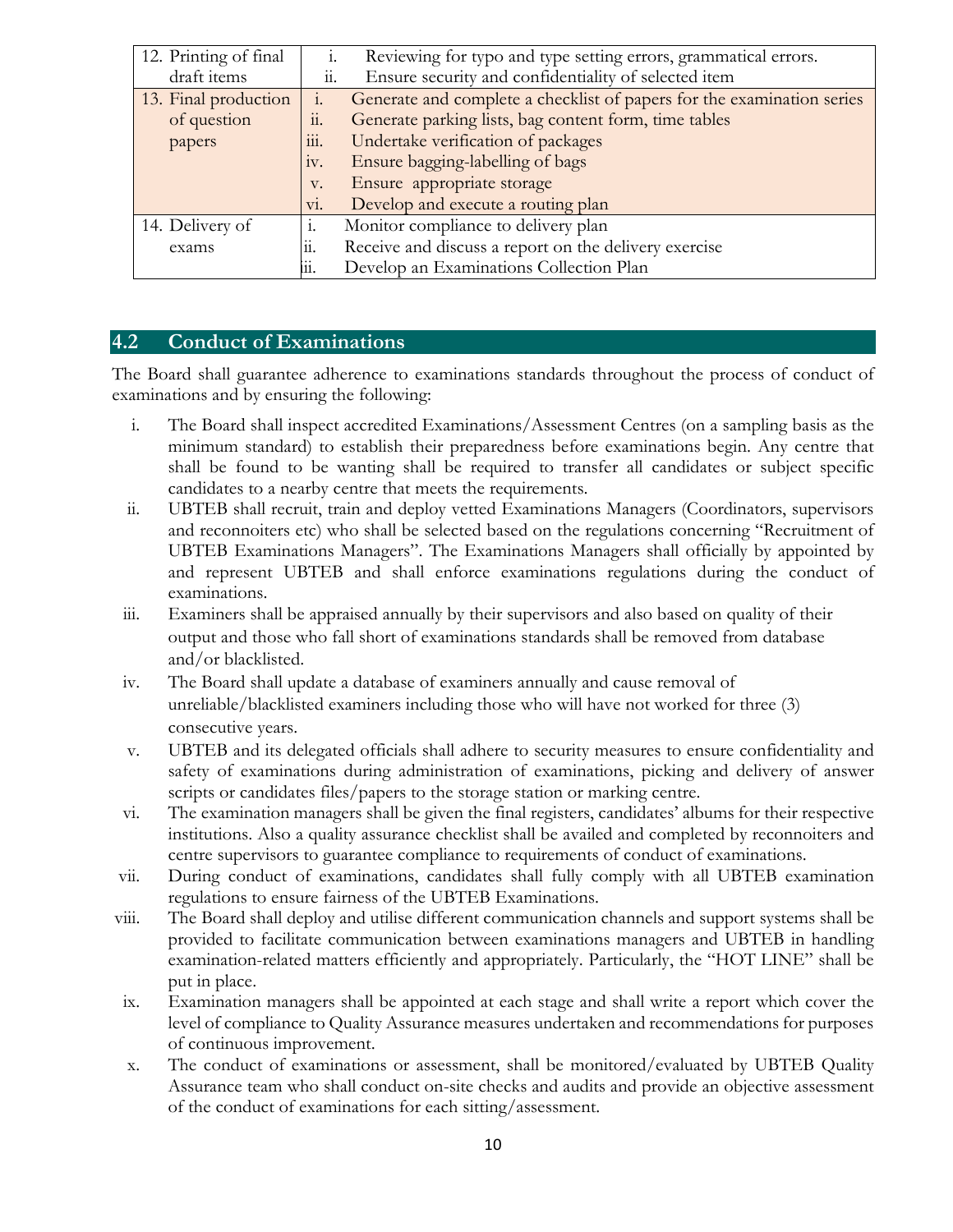- xi. The Board shall make on-spot visits to training institutions to evaluate the validity and reliability of coursework and project assessment scores awarded by assessors at institutional level. Where all institutions can't be covered a standard sample of intuitions shall be surveyed for validity and reliability assessment of coursework and project scores.
- xii. When the conduct of examinations is complete, the examination gunny bags carrying candidates' scripts shall be picked from the storage stations to UBTEB Secretariat using special collection forms.
- xiii. At the time of collection examinations, the quality assurance team and the OC shall:
	- $\checkmark$  Monitor compliance to Examinations Collection Plan
	- $\checkmark$  Receive and discuss a report on Examinations Collection
	- $\checkmark$  Reconcile Delivery Checklist against Received Checklist
	- $\checkmark$  Ensure documentation or record of receipt of answer scripts/exams
	- $\checkmark$  Ensure secure storage of examinations
	- Generate answer scripts/exams issuing Register and Checklist.

#### 4.3 Marking, Processing and Reporting of Results

The Board shall ensure adequate preparations in terms of materials, venue, personnel and facilitation for the marking, results processing and reporting process. The following major considerations have been identified among others to protect the standard of the assessment process:

- i. UBTEB staff, Examiners and checkers to participate in the marking exercise shall be appointed and informed at least two (02) weeks to the start of the activity.
- ii. The marking of examinations shall be highly confidential in nature, with stringent security measures and done at a gazetted place(s).
- iii. The marking team shall be trained before start of marking exercise and each marking centre shall be headed by the Officer in Charge (OC), assisted by the Deputy OC and UBTEB staff. The OC shall ensure adherence to examinations standards and designate appropriate manpower at mainly four critical operational areas at the marking centre namely the Library, Data, Marking and checking sections.
- iv. The OC shall ensure that the marking team is subjected to marking dummy scripts before they embark on the live candidates' scripts. At this stage examiners shall coordinate in their marking teams such that there is fairness in candidates' scores by different examiners.
- v. The quality assurance team shall in collaboration with the marking team and OC ensure data collection on reliability of the scores on sample basis and provide feedback to the marking teams in the course of the marking exercise to enable continuous improvement.
- vi. The OC and team leaders of marking teams/groups shall ensure that marking schemes are prepared so that examiners/assessors are able to mark/asses consistently according to agreed/pre-set assessment standards. Thereafter, the examiners in charge shall be expected to sign for candidates scripts from the library section.
- vii. The Board shall ensure strict compliance to conveyor-belt system and double-marking (each script being marked independently by two markers) for all examination papers to enhance reliability of scores.
- viii. Marking should take place in clearly designated rooms under specified time intervals. The rooms shall be locked whenever the examiners go for break and after marking. Here should be adherence to security restrictions on taking candidates scripts from the marking rooms to other places such as hostels, dining halls, play grounds etc.
- ix. Whenever the examiners have completed marking all the candidates' scripts for all institutions offering a given paper, then the marked work shall first be returned back to the library. After which, the scripts will be sent to the checking section. The checkers shall ensure that there are is no unmarked work, scores have been correctly added, and there isn't any error that might have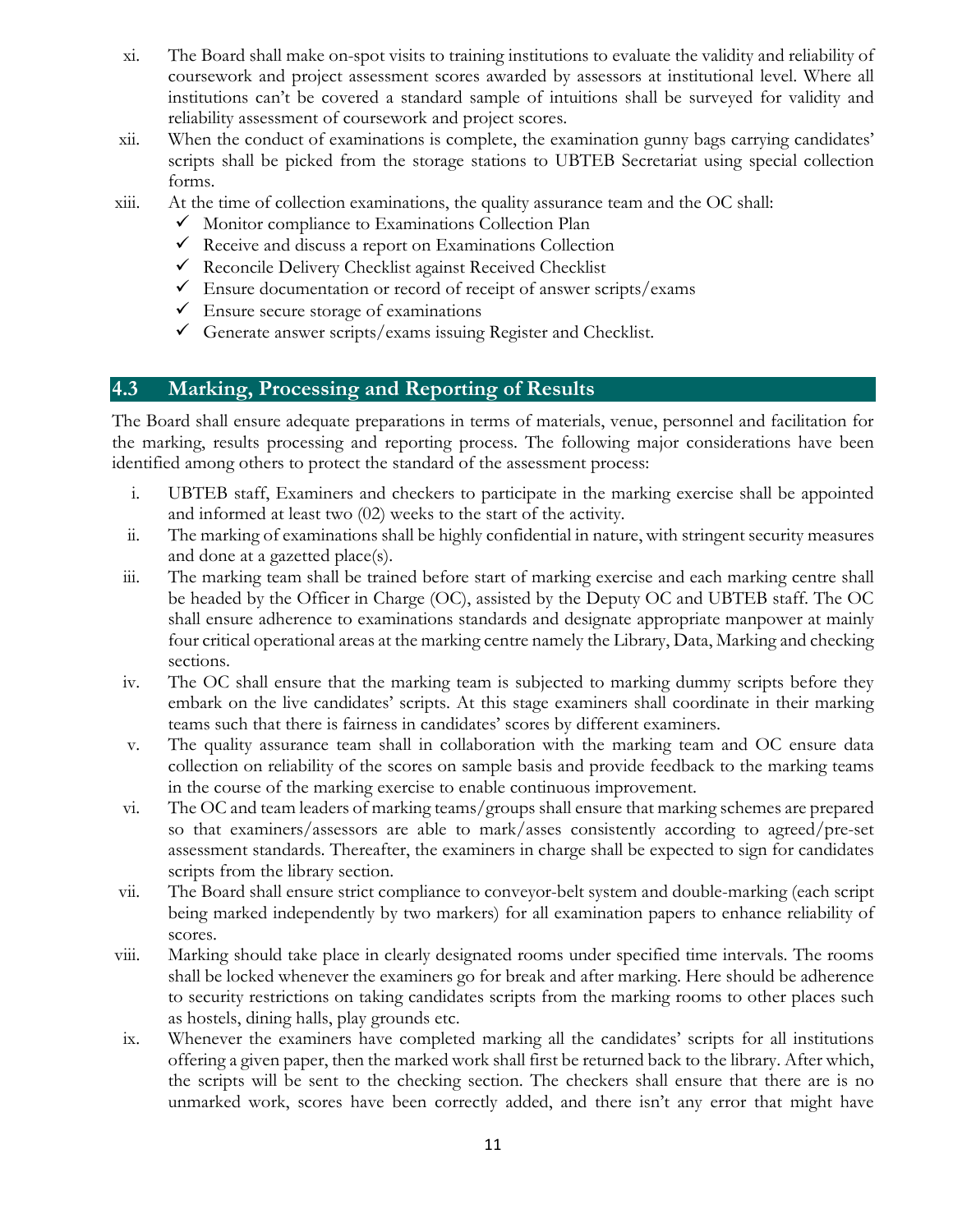occurred during marking. In case of any discrepancy, this shall be brought to the attention of the examiner in charge of that paper for correction.

- x. For security reasons, checkers are restricted to use only pencils while examiners are restricted to use only red ink, and the OC checkers should use green ink in making corrections.
- xi. There shall be an audit trail to ensure that queries that have been raised by the checkers have been appropriately addressed. This shall be done by the quality assurance team working hand in-hand with the OC.
- xii. The data team shall avail mark sheets to the checking section for "mark sheeting". After mark sheeting, the duly filled in mark sheets shall be sent to the data section for data capturing. In order not to create redundancy in the data section, the data officers may be required to enter Schoolbased assessment (SBA) scores from both practical and theory assessments while waiting for examination marks for data capturing.
- xiii. The OC shall ensure that the captured marks are printed out for adjudication. Adjudication is meant to establish if there are any errors that might have arose while capturing candidates' raw marks. The processing of results in the Excel spreadsheets shall start at the marking centre and proceed till the release of results.
- xiv. The Board shall ensure maintenance of an effective and efficient result processing Examinations Information Management System (EIMS) for uploading and processing of statistical data and generating reports on examinations performance.

Through the marking, data processing and reporting, activities in table 2 below shall be monitored and enforced by quality assurance team in collaboration with Officer in-Charge.

Table 2: Quality Assurance interventions during marking, processing and reporting of results

|    | <b>Main Activities</b> |                           | Detailed activities/Assurances to be undertaken                        |  |  |  |  |
|----|------------------------|---------------------------|------------------------------------------------------------------------|--|--|--|--|
|    | 1. Marking of          | $\mathbf{i}$ .            | Test compliance to marking scheme                                      |  |  |  |  |
|    | Dummies and            | $\dddot{11}$ .            | Undertake harmonization of test scores                                 |  |  |  |  |
|    | Live scripts           | 111.                      | Promote constant feedback between the marking teams and                |  |  |  |  |
|    |                        |                           | supervisors                                                            |  |  |  |  |
|    |                        | iv.                       | Sample tests to ensure that all scripts have been marked               |  |  |  |  |
| 2. | Checking of            | $\overline{\mathbf{i}}$ . | Analyze dully completed query forms                                    |  |  |  |  |
|    | marked scripts         | ii.                       | Follow up and report the implementation of the recommendations         |  |  |  |  |
| 3. | Mark-sheeting          |                           | Verify that candidates who sat examination have marks using attendance |  |  |  |  |
|    |                        | sheets                    |                                                                        |  |  |  |  |
| 4. | Data Capturing         | $\ddot{1}$ .              | Verify and monitor to ensure that data is backed-up                    |  |  |  |  |
|    |                        | $\dddot{11}$ .            | Carry out and oversee double entry of data                             |  |  |  |  |
|    |                        | 111.                      | Verify whether the mark sheeted candidates' results have been          |  |  |  |  |
|    |                        |                           | captured                                                               |  |  |  |  |
|    |                        | 1V.                       | Verify corrections of entered results on a sample basis                |  |  |  |  |
| 5. | Adjudication           | $\mathbf{i}$ .            | Verify that all marks have been adjudicated on a sample basis.         |  |  |  |  |
|    |                        | 11.                       | Verify that all reported errors are rectified                          |  |  |  |  |
| 6. | Bagging                | $\cdot$ <sub>1</sub> .    | Ensure that bags are dispatched                                        |  |  |  |  |
|    |                        | $\dddot{11}$ .            | Verify that proper labeling of bags has been done                      |  |  |  |  |
|    |                        | $\overline{\text{iii}}$ . | Verify appropriate bagging                                             |  |  |  |  |
|    |                        | iv.                       | Ensure bags are appropriately stored                                   |  |  |  |  |
| 7. | Feedback               | $\mathbf{i}$ .            | Hold a briefing meeting of marking teams at the start of the marking   |  |  |  |  |
|    | Meetings               |                           | exercise                                                               |  |  |  |  |
|    |                        | 11.                       | Hold daily team reflection and sharing meetings                        |  |  |  |  |
|    |                        | 111.                      | Hold a de-briefing meeting at the closure of the marking exercise      |  |  |  |  |
| 8. | Data verification      | $\overline{\mathbf{i}}$ . | Provide and adhere to access limits to guarantee security and          |  |  |  |  |
|    |                        |                           | confidentiality of data                                                |  |  |  |  |
|    |                        | $\dddot{11}$ .            | Ensure back-up of verified data files                                  |  |  |  |  |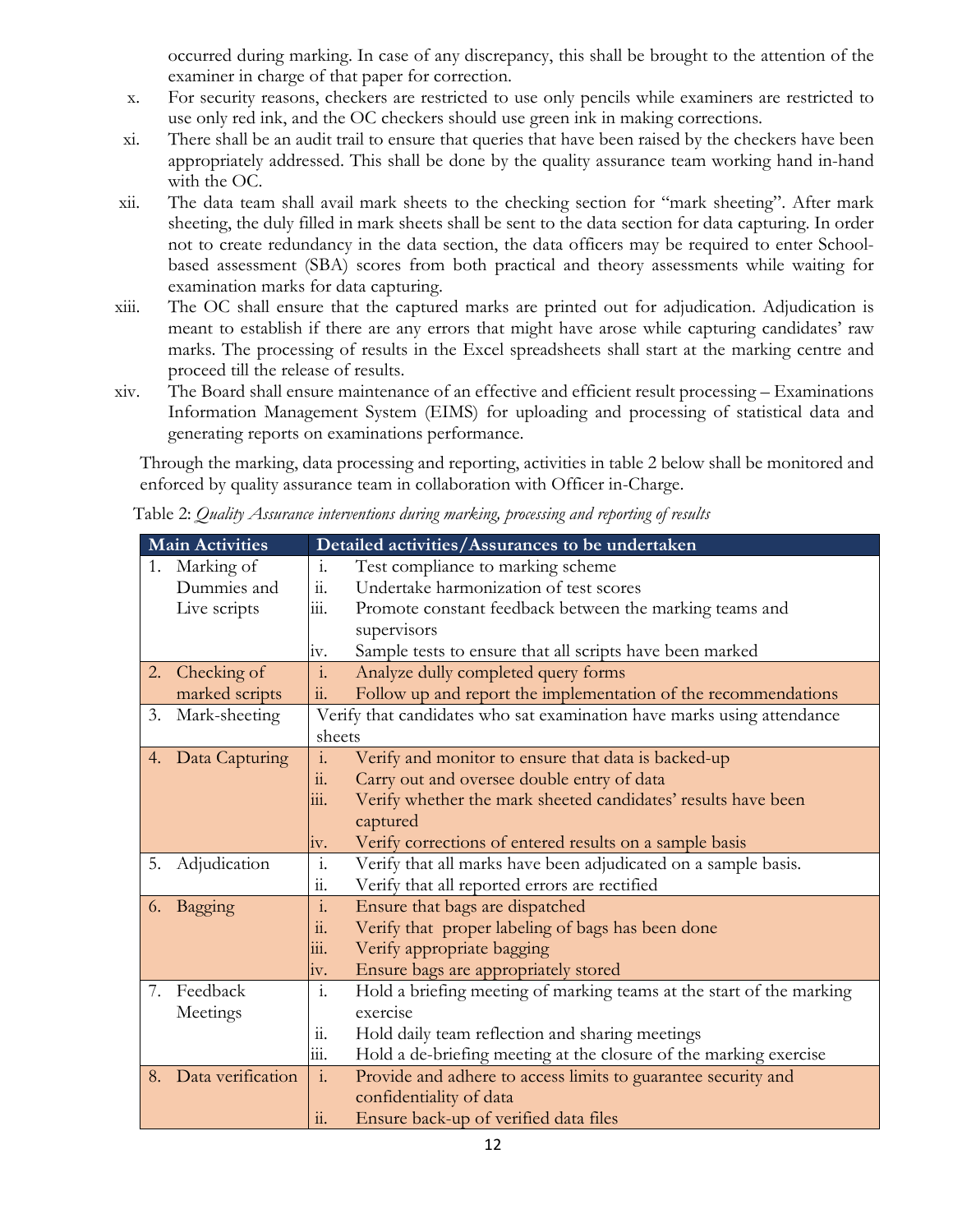| 9. Up-loading of    | $\mathbf{i}$ . | Verify that appropriate files have been up loaded                        |  |  |  |
|---------------------|----------------|--------------------------------------------------------------------------|--|--|--|
| results             | 11.            | Verify that all queries during up loading have been addressed            |  |  |  |
|                     | iii.           | System back-up of up-loaded files                                        |  |  |  |
|                     | 1V.            | Report on data clearing and up-loads                                     |  |  |  |
| 10. Awards          | $\ddot{1}$ .   | Vet and train the committee chairpersons                                 |  |  |  |
| Meetings            | 11.            | Follow-up on implementation of appropriate recommendations               |  |  |  |
|                     | 111.           | Compile and share a synthesized report on Awards Meetings                |  |  |  |
| 11. Proofreading of | 1.             | Verify accuracy and correctness of results                               |  |  |  |
| results             | 11.            | Conduct validity and reliability tests                                   |  |  |  |
| 12. Release of      | 1.             | Proofread preliminary results based on subjects                          |  |  |  |
| results             | 11.            | Proofread the release speeches                                           |  |  |  |
|                     | 11.            | Provide a statement of quality assurance to be incorporated in the       |  |  |  |
|                     |                | release speeches for Executive Secretary, Board Chairperson and the      |  |  |  |
|                     |                | Minister                                                                 |  |  |  |
|                     | IV.            | Review the draft report before it is submitted to the Board for approval |  |  |  |

#### 4.4 Post Examination Review and Awards

#### a) Post-Examinations Reviews

The following post examinations reviews shall be undertaken by the board:

- i. UBTEB shall ensure that the quality of examination papers is reviewed by means of psychometric analysis or otherwise.
- ii. The Board shall establish and undertake an Examination Paper Quality Audit (EPQA) mechanism which aims to identify areas for improvement with regard to the validity, reliability and equitability of the examination papers.
- iii. In addition, external vetting of examination papers shall be conducted to ensure that the UBTEB standards are comparable with those of overseas examinations in order to maintain international recognition.
- iv. Internally, post examination reviews and different types of internal audits shall be carried out to identify areas for improvement and to ensure that key risks associated with the provision of the UBTEB Examination can be monitored and managed at an acceptable level.

#### b) Awards

As part of the Awards process, the following assurances shall be adhered to by the board:

- i. The Board shall convene awards meetings where the examiner in-charge of the subject will present his or her report on the marking of a particular paper to a committee of professionals familiar with the subject. Statistical data on given examination (such as the mean, standard deviation, highest and lowest scores obtained, the percent of candidates passing etc) that shall be processed by the statistician. The pass mark score for the examinations shall be determined during awards meetings after reaching a mutual agreement by the awards team. In accordance with the circumstances that might have prevailed during item development; conduct of examinations and testing guidelines, UBTEB pass/fail standards shall be established in a manner that is generally accepted as being fair and reasonable, rather than arbitrarily set. Once the passing point is established for the examinations, the recommendations will be considered during the final processing of the results.
- ii. It is recommended that Standards-Referenced Reporting (SRR) be adopted to enable candidates' results to be reported against a set of level descriptors which illustrate the typical performance of candidates at each level. The Board shall constitute Judge Panels comprising subject/programme experts responsible for setting the cut scores for different levels of subject performance based on the level descriptors. In the grading process, various factors shall be considered and expert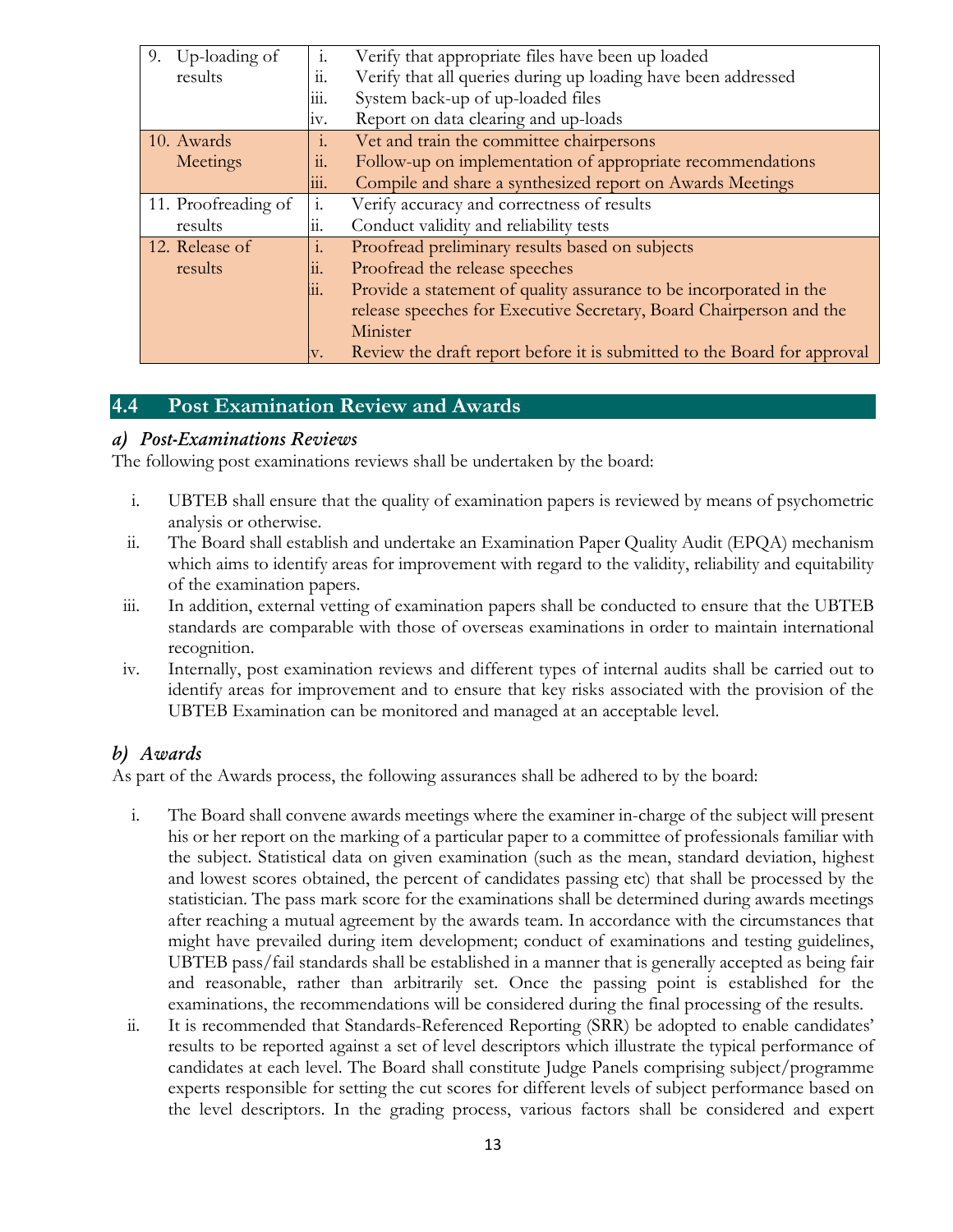judgments shall be made based on candidates' actual performance, examination statistics and the recommended cut scores derived from the application of statistical models. This will ensure that grading standards are held constant each year.

- iii. Before the reporting (release) of results , quality check of examination data at different critical stages of examination data processing shall be conducted by the team in-charge of data processing together with quality assurance team. "System logic detectors" shall be in place and any errors detected must be eliminated before proceeding to the next stage of results processing. This will assure the accuracy of examination data processing.
- iv. The Awards department shall print Dummy Transcript which shall be verified and quality assured by selected teams headed by Quality Assurance Officers.
- v. The Awards department shall ensure documentation of certificates and transcripts that shall be printed, issued and those that have been corrected.

#### 5.0 EXAMINATIONS SECURITY

The Board shall establish systems and deploy reliable and competent personnel to guarantee security of the examinations at every stage of the examinations cycle.

The Board shall undertake the following to ensure examinations security:

- i. The Board shall establish a registry for movement of people and documents.
- ii. The Board shall provide multiple locks on points of access to places with examinations materials, with different keys kept by different officers
- iii. The Board shall provide strong rooms where examinations materials shall be kept under camera surveillance
- iv. The Board through examinations managers and other authorised representatives shall effect the arrest of any person involved in malpractices or any acts that might threaten the security and safety of examinations at any level of the examination process;
- v. The Board through examinations managers and other authorised representatives shall carryout surveillance and ensure maximum security of the examinations during item development, moderation, printing, delivery and during administration of examinations at the center;
- vi. The Board through the Assurance Officers in charge of examinations security shall work towards preventing and detecting any form of examinations insecurity including examinations malpractice.
- vii. The Assurance Officers in charge of examinations security shall compile all malpractice cases with documented evidence and submit them to UBTEB Management that shall provide guidance to the Examinations Security Committee of the Board on relevant actions.
- viii. The Examinations Security Committee shall provide them right to a fair hearing of the suspected offenders.
- ix. The Examinations Security Committee of the Board shall recommend appropriate actions to the Board after meeting the suspected offenders.
- x. The Board shall determine appropriate cases for submission to the Minister for appropriate action.

#### 6.0 REVIEW OF THE FRAMEWORK

The Board shall effect the review of the framework every after three years and at such a time when it deems fit. The QAF shall be reviewed on recommendation of the Board. The review process shall be undertaken by the Secretariat of the Board under the leadership of the department charged with Quality Assurance. The review process shall take a participatory and consultative process of relevant policy documents and stakeholders of the Board, Ministry, government and other assessment and quality assurance standards.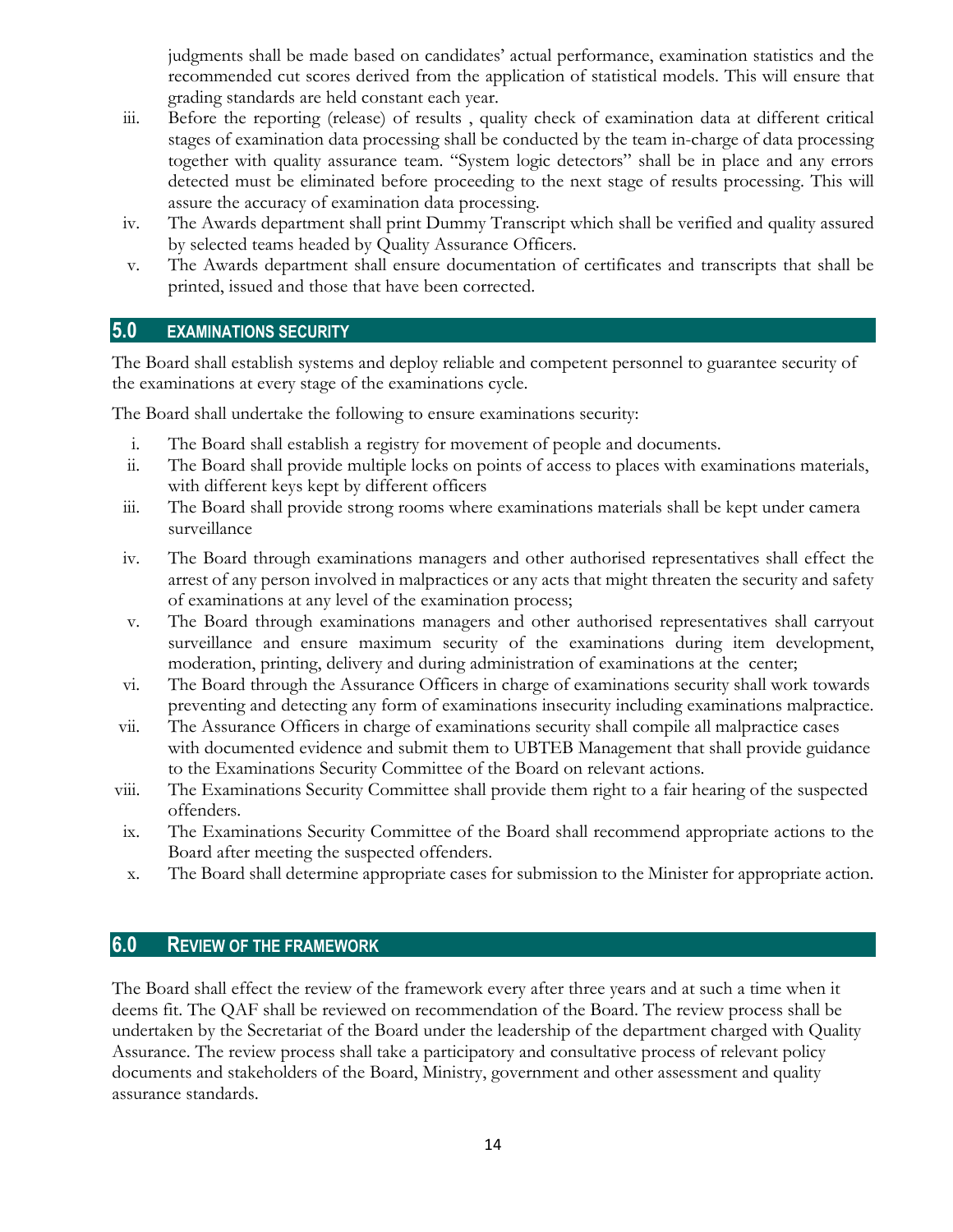#### UGANDA BUSINESS AND TECHNICAL EXAMINATIONS BOARD P.O BOX 1499 **KAMPALA** 0414-289786

#### Checklist for Inspectors of Examinations Centres

## CHECKLIST FOR INSPECTORS DURING ACCREDITATION/INSPECTION EXERCISE FOR INSTITUTIONS TO BE ACCREDITATED AS EXAM CENTRES

#### A. GENERAL INFORMATION

| Name of                     |  |
|-----------------------------|--|
|                             |  |
|                             |  |
|                             |  |
| E-mail:                     |  |
| <b>UBTEB Centre Number:</b> |  |
| Contact 1. Principal        |  |
|                             |  |
|                             |  |
|                             |  |
|                             |  |

#### B. LEGAL STATUS

|        | <b>Areas of interest</b>           | Tick $(\sqrt{})$ where applicable |  |  |  |  |
|--------|------------------------------------|-----------------------------------|--|--|--|--|
| Either | <b>Government Institution</b>      |                                   |  |  |  |  |
|        | Proof of ownership                 | Principals posting instruction    |  |  |  |  |
|        |                                    | A letter from MoESTS              |  |  |  |  |
| 0r     | <b>Private Institution</b>         |                                   |  |  |  |  |
| i.     | Proof of ownership                 | Land title                        |  |  |  |  |
|        |                                    | Valid running tenancy agreement   |  |  |  |  |
| ii.    | Registration Certificate by MoESTS | Certificate Available             |  |  |  |  |
| iii.   | License by MoESTS                  | Licensed                          |  |  |  |  |
| iv.    | License by NCHE                    | Licensed                          |  |  |  |  |

(Attach copies of documents)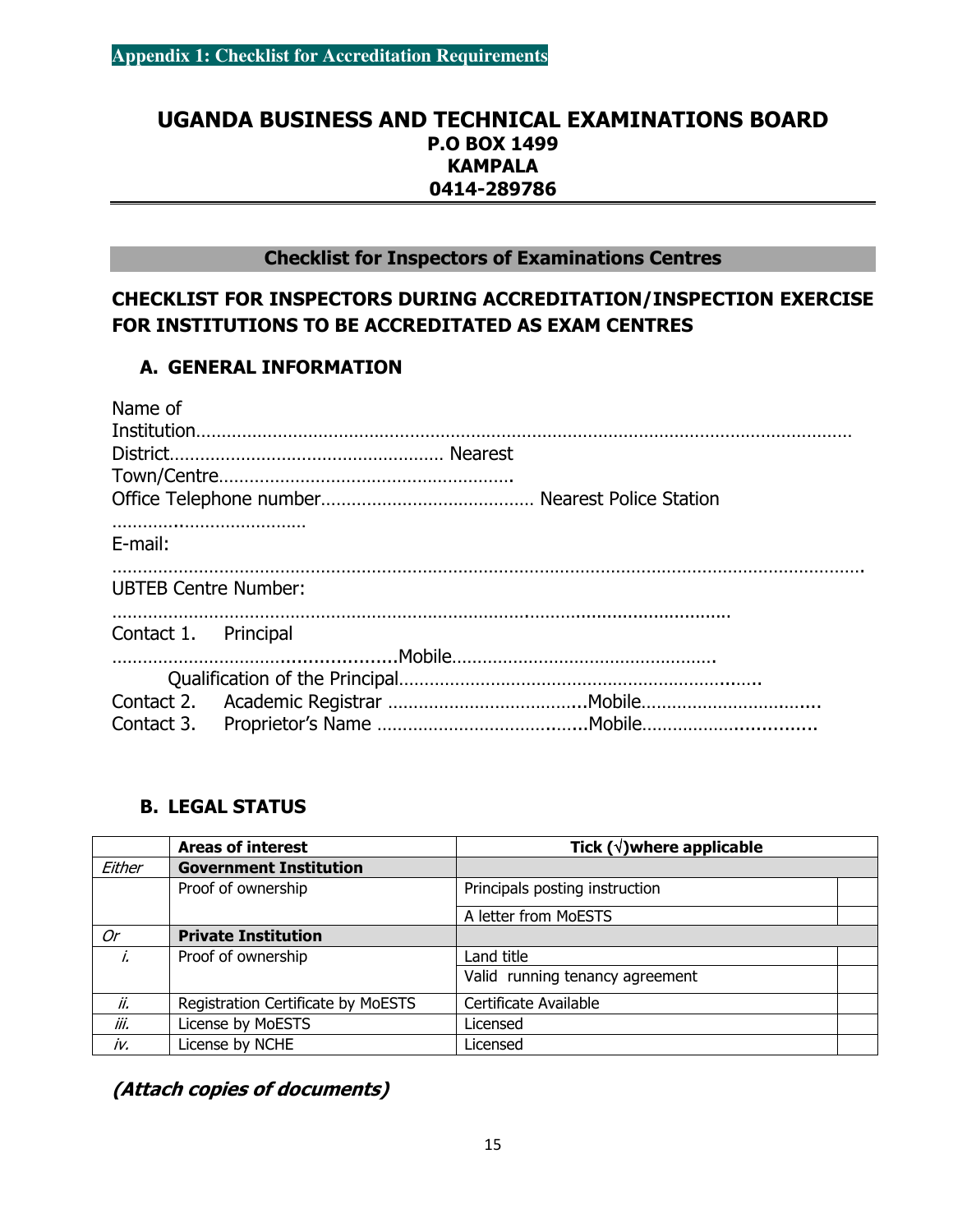#### C. FACILITIES Information about students and Program in the institution

| S/N            | <b>Parameter</b>                    | Tick $(\sqrt{y})$ and Indicate Quantity           | Qty | <b>Comment</b> |
|----------------|-------------------------------------|---------------------------------------------------|-----|----------------|
| $\overline{1}$ | Strong room for<br>examination      | lockable                                          |     |                |
|                |                                     | Walls partitioned using strong<br>materials       |     |                |
|                |                                     | Walls up to the ceiling                           |     |                |
|                |                                     | Room not shared                                   |     |                |
| $\overline{2}$ | Examination<br>with a<br>room       | A Hall exists. (Find out its<br>capacity          |     |                |
|                | minimum<br>35<br>capacity of        | Large classrooms exist. (Find<br>out its capacity |     |                |
|                | candidates<br>at<br>1.2m spacing in | Windows with lockable shutters                    |     |                |
|                | either direction                    | Doors with lockable shutters                      |     |                |
|                |                                     | Floor properly cemented                           |     |                |
|                |                                     | Weather proofed roof                              |     |                |
|                |                                     | Adequate over hang                                |     |                |
| $\overline{3}$ | Furniture                           | Single seater desks available                     |     |                |
|                |                                     | Writing tops with reasonable<br>size              |     |                |
| $\overline{4}$ | Candidature                         | At least 30 candidates overall                    |     |                |
|                |                                     | Each course has a minimum of                      |     |                |
|                |                                     | 15 candidates                                     |     |                |
| 5              | Environment                         | Fire and other emergency<br>evacuation procedures |     |                |
|                |                                     | <b>Clean Sanitation</b>                           |     |                |
|                |                                     | Conducive surrounding                             |     |                |

# D. TRAINERS /INSTRUCTORS/LECTURERS/Programs

Program…………………………………e.g. UDBS

|    | <b>UDBS</b>            |                      |  |                                   |                   |  |  |  |
|----|------------------------|----------------------|--|-----------------------------------|-------------------|--|--|--|
|    | <b>Lecturers Names</b> | <b>Qualification</b> |  | <b>Professional Qualification</b> | Regn<br><b>No</b> |  |  |  |
|    |                        |                      |  |                                   |                   |  |  |  |
| כי |                        |                      |  |                                   |                   |  |  |  |
| 3  |                        |                      |  |                                   |                   |  |  |  |
|    |                        |                      |  |                                   |                   |  |  |  |
|    |                        |                      |  |                                   |                   |  |  |  |

(Attach staff profile)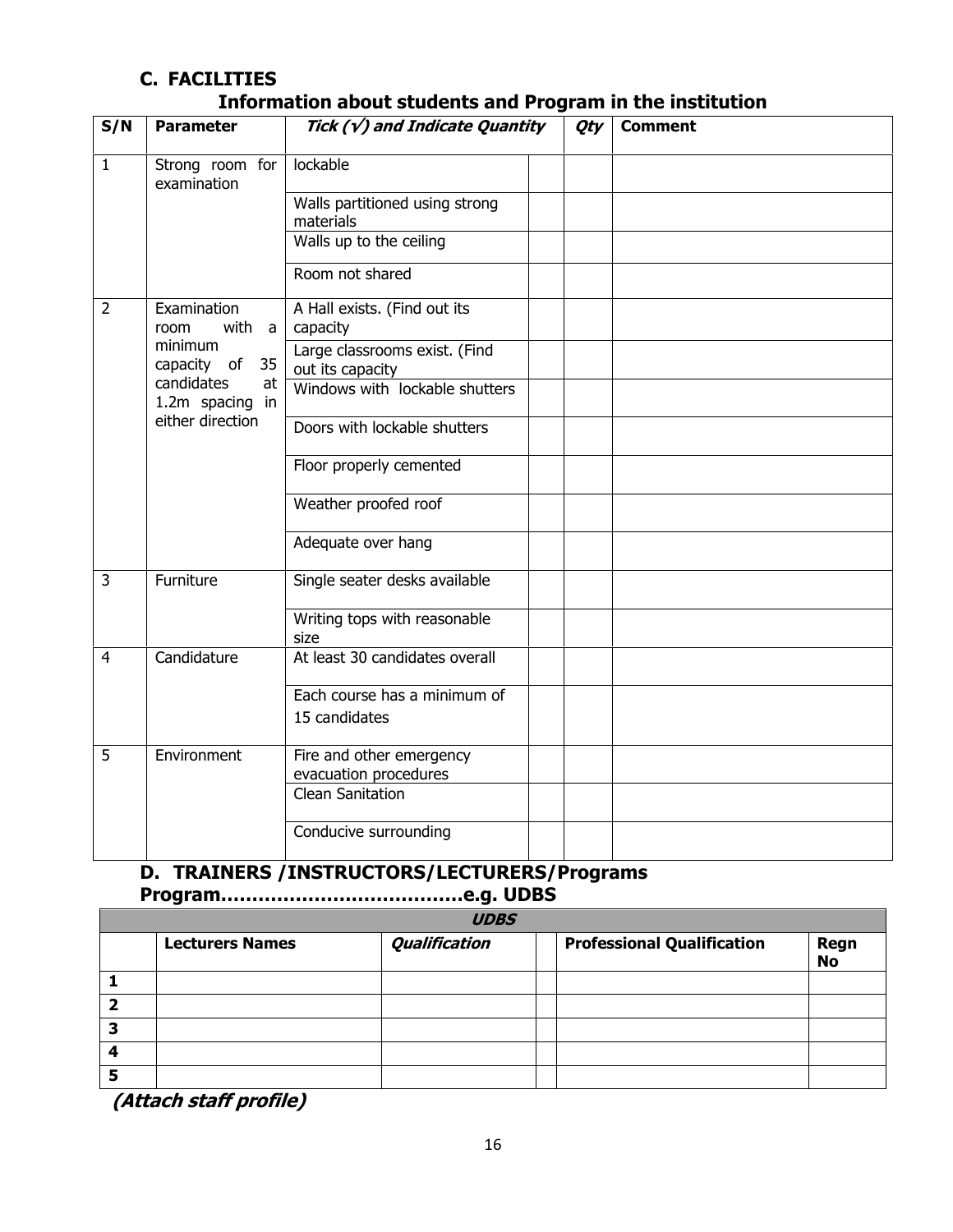#### E. NUMBER OF COURSES OFFERED

| S/n | programme           | with a curricula         | total number | Comment |
|-----|---------------------|--------------------------|--------------|---------|
|     | Diploma             | Approved by NCDC or NCHE |              |         |
|     |                     | not yet approved         |              |         |
|     | <b>Certificates</b> | Approved by NCDC or NCHE |              |         |
|     |                     | not yet approved         |              |         |

(Attach evidence from NCHE)

### F. (a) WORKSHOPS /LABORATORIES (GENERAL PARAMETERS)

| S/N | <b>Parameter</b> | tick $(\sqrt{})$ where applicable  | Qty | <b>Comment</b> |
|-----|------------------|------------------------------------|-----|----------------|
|     | workshops/labo   | Adequate number of w/shops or labs |     |                |
|     | ratories         | Floor dimensions, area & height    |     |                |
|     |                  | Electricity                        |     |                |
|     |                  | Fire precautions                   |     |                |
|     |                  | Gas Supply                         |     |                |
|     |                  | Water supply                       |     |                |
|     |                  | Work benches                       |     |                |
|     |                  | Hand tools                         |     |                |
|     |                  | Storage facilities                 |     |                |
|     |                  | Materials available                |     |                |
|     |                  | <b>Access restrictions</b>         |     |                |

# (b). WORKSHOPS /LABORATORIES (SPECIFIC EQUIPMENT)

| S/N          | <b>Parameter</b>           | Tick(√)Where Applicable   | Qty | <b>Comment (Availability &amp;</b><br>functionality) |
|--------------|----------------------------|---------------------------|-----|------------------------------------------------------|
| $\mathbf{1}$ | Catering & Hotel           | Refrigerator              |     |                                                      |
|              |                            | Electric Cooker           |     |                                                      |
|              |                            | Oven (Local/Electric/Gas) |     |                                                      |
|              |                            | Gas Cooker                |     |                                                      |
|              |                            | Electric Kettle           |     |                                                      |
|              |                            | <b>Weighing Scale</b>     |     |                                                      |
|              |                            | <b>Washing Machine</b>    |     |                                                      |
|              |                            | Dryer                     |     |                                                      |
|              |                            | cookers                   |     |                                                      |
|              |                            | Toaster                   |     |                                                      |
|              |                            | Generator                 |     |                                                      |
|              |                            | Irons(Steam/Flat Iron)    |     |                                                      |
| 3            | <b>Business</b>            | computers                 |     |                                                      |
|              | Education/                 | typewriters               |     |                                                      |
|              | secretarial/<br>journalism | printers                  |     |                                                      |
|              |                            | photocopier               |     |                                                      |
|              |                            | scanners                  |     |                                                      |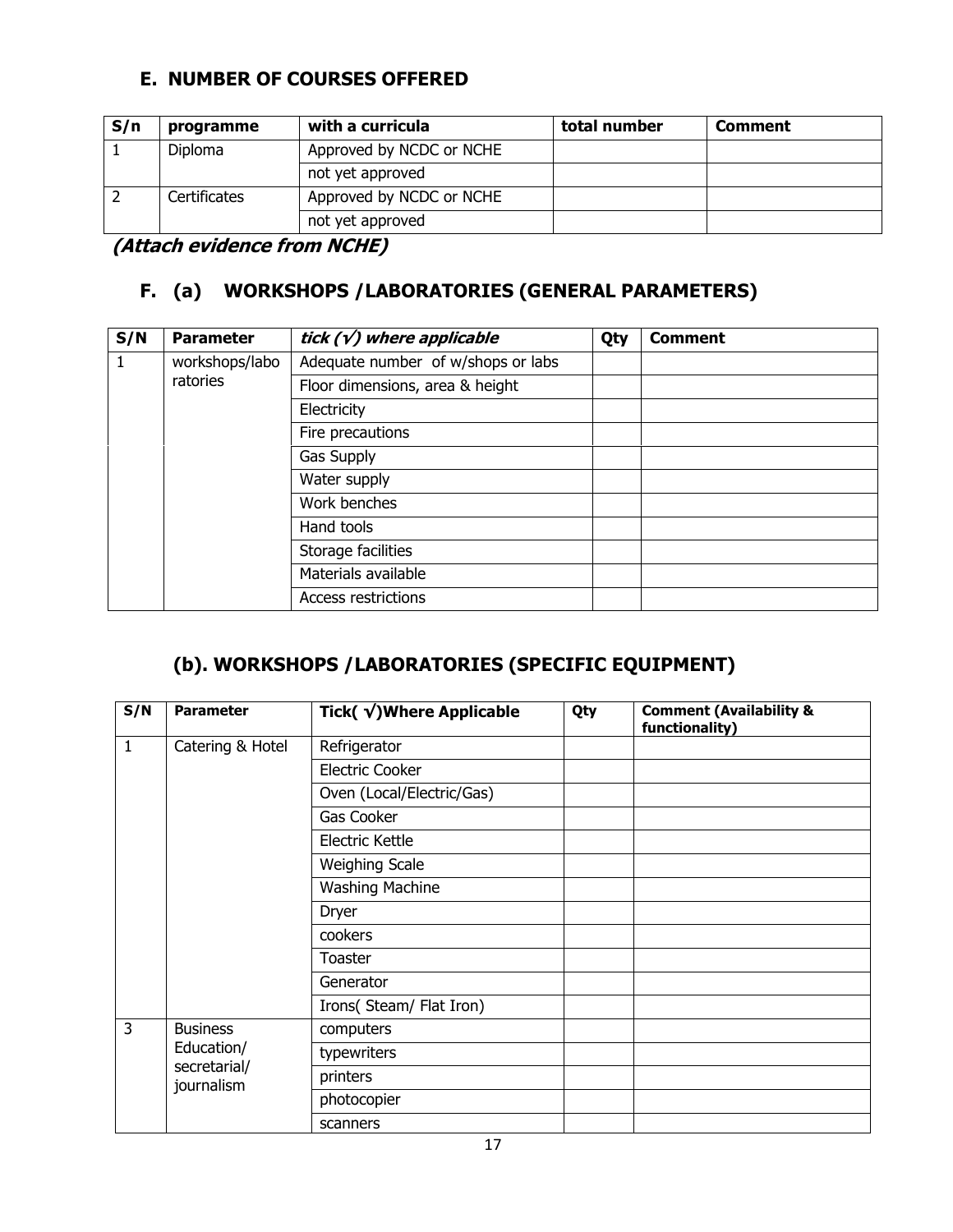|  |  |  | Text Books<br>Feaching Aids e.g. |  |  |
|--|--|--|----------------------------------|--|--|
|--|--|--|----------------------------------|--|--|

#### **CONCLUSION**

Inspector's remarks on the institution's capacity for accreditation

#### INSPECTOR 1.

| <b>Name of Inspector:</b> |  |  |  |
|---------------------------|--|--|--|
| Signature:                |  |  |  |

Signature \_\_\_\_\_\_\_\_\_\_\_\_\_\_\_\_\_\_\_\_\_\_\_\_\_\_\_\_\_\_\_\_\_\_\_

INSPECTOR 2.

Name of Inspector: \_\_\_\_\_\_\_\_\_\_\_\_\_\_\_\_\_\_\_\_\_\_\_\_\_\_\_\_

Signature: \_\_\_\_\_\_\_\_\_\_\_\_\_\_\_\_\_\_\_\_\_\_\_\_\_\_\_\_\_\_\_\_\_\_\_

Signature \_\_\_\_\_\_\_\_\_\_\_\_\_\_\_\_\_\_\_\_\_\_\_\_\_\_\_\_\_\_\_\_\_\_\_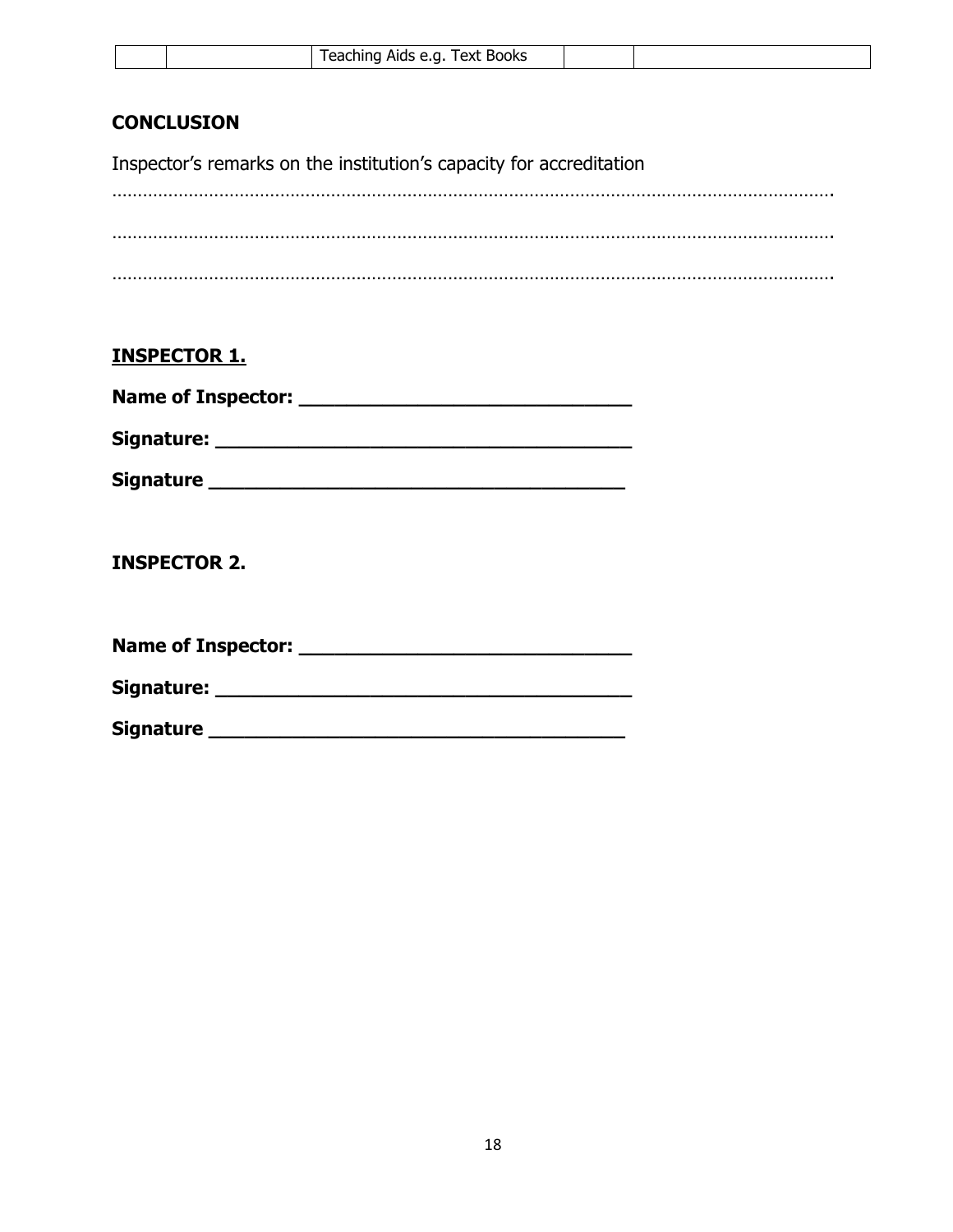# **Appendix 2: Quality Assurance Checklist**

|                            | <b>Accreditation of Examinations Centres</b><br>$\mathsf{i}$                              |               |
|----------------------------|-------------------------------------------------------------------------------------------|---------------|
|                            | Activities involved in accreditation of examination centres.                              | <b>Status</b> |
| 1.                         | Extraction of guidelines on accreditation from the Examination Standards.                 |               |
| 11.                        | Provision of guidelines on accreditation to institutions.                                 |               |
| 111.                       | Institutions Inspected.                                                                   |               |
| 1V.                        | Development of Inspection Tool.                                                           |               |
| V.                         | Reports of the inspected institutions prepared.                                           |               |
| $\overline{\mathrm{vi}}$ . | Reports of inspected institutions submitted for approval.                                 |               |
| $\ddotsc$<br>V11.          | Institutions communicated to about the Board's decision on accreditation.                 |               |
| viii.                      | Updating of the list of UBTEB Examination centers & and submission of updated list to ES. |               |
| ix.                        | Enforcement and implementation of the examination standards and regulations.              |               |
|                            |                                                                                           |               |
|                            | <b>Assurance Performed:</b>                                                               |               |
| $\mathbf{1}$               | Meeting with the staff assigned the activity                                              |               |
| 2                          | Obtain Quality Assurance reports on these outputs including the list of applicants.       |               |
| 3                          | Ensure all institutions are Inspected.                                                    |               |
| 4                          | Inspection tools/forms cover relevant questions/information for accreditation.            |               |
| 5                          | Ensure that appropriate staff are selected to conduct the inspection.                     |               |
| 6                          | Inspection is conducted as per the plan.                                                  |               |
| 7                          | Ensure guidelines are clear.                                                              |               |
| 8                          | Final Inspection reports are authentic to the data corrected from the field.              |               |
| 9                          | Ensure the list of UBTEB Examination centers is updated.                                  |               |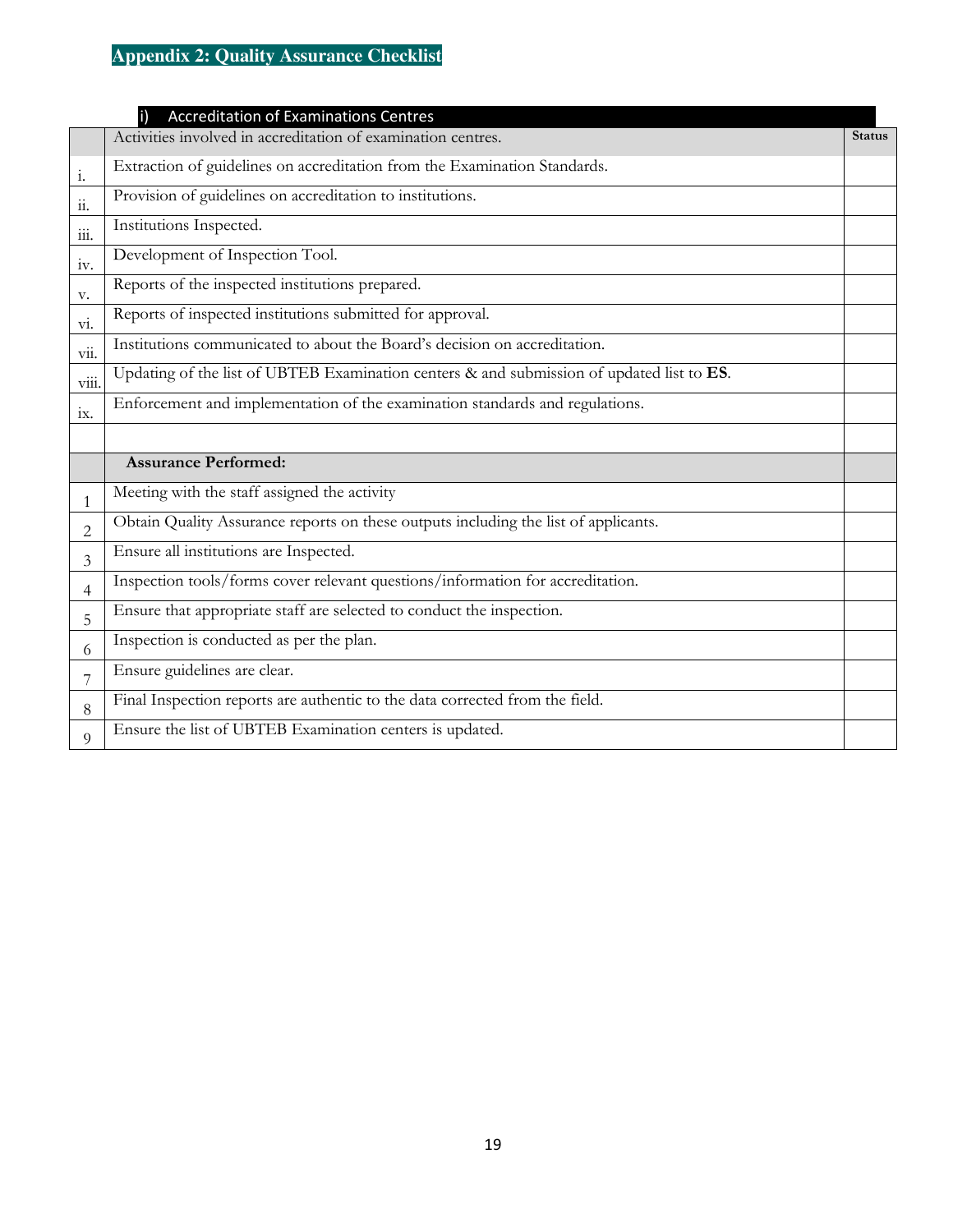|                       | Development of assessment tools/Guidelines<br>ii)                              |               |
|-----------------------|--------------------------------------------------------------------------------|---------------|
|                       | Activities involved in the development of Assessment tools/Guidelines.         | <b>Status</b> |
| $\mathbf{i}$          | Assessment Materials/tools developed.                                          |               |
| $\dddot{\rm n}$       | Report on the developed Assessment tools.                                      |               |
| 111                   | Distribution of Assessment Tools.                                              |               |
| iv                    | Development of Semester Syllabi from the Curriculum and aligning it with CBET. |               |
| $\boldsymbol{\nabla}$ | Institutions applying the tools.                                               |               |
|                       |                                                                                |               |
|                       | <b>Assurance Performed:</b>                                                    |               |
| $\mathbf{1}$          | Obtain Quality Assurance reports on these outputs.                             |               |
| $\overline{2}$        | Ensure the concept Notes cleary defines the entire process.                    |               |
| 3                     | Full participation of Key Stakeholders (NCDC, NCHE, DES) among others.         |               |
| $\overline{4}$        | Appropriate team of facilitators/Team leaders is identified.                   |               |
| 5                     | Ensure the syllabi are addressed.                                              |               |
| 6                     | Ensure developed tools are in line with curriculum/CBET curriculum.            |               |
| 7                     | Establish whether relevant material was utilised (Text Books).                 |               |
| 8                     | Development is as planned.                                                     |               |
| 9                     | Ensure institutions are applying the tools.                                    |               |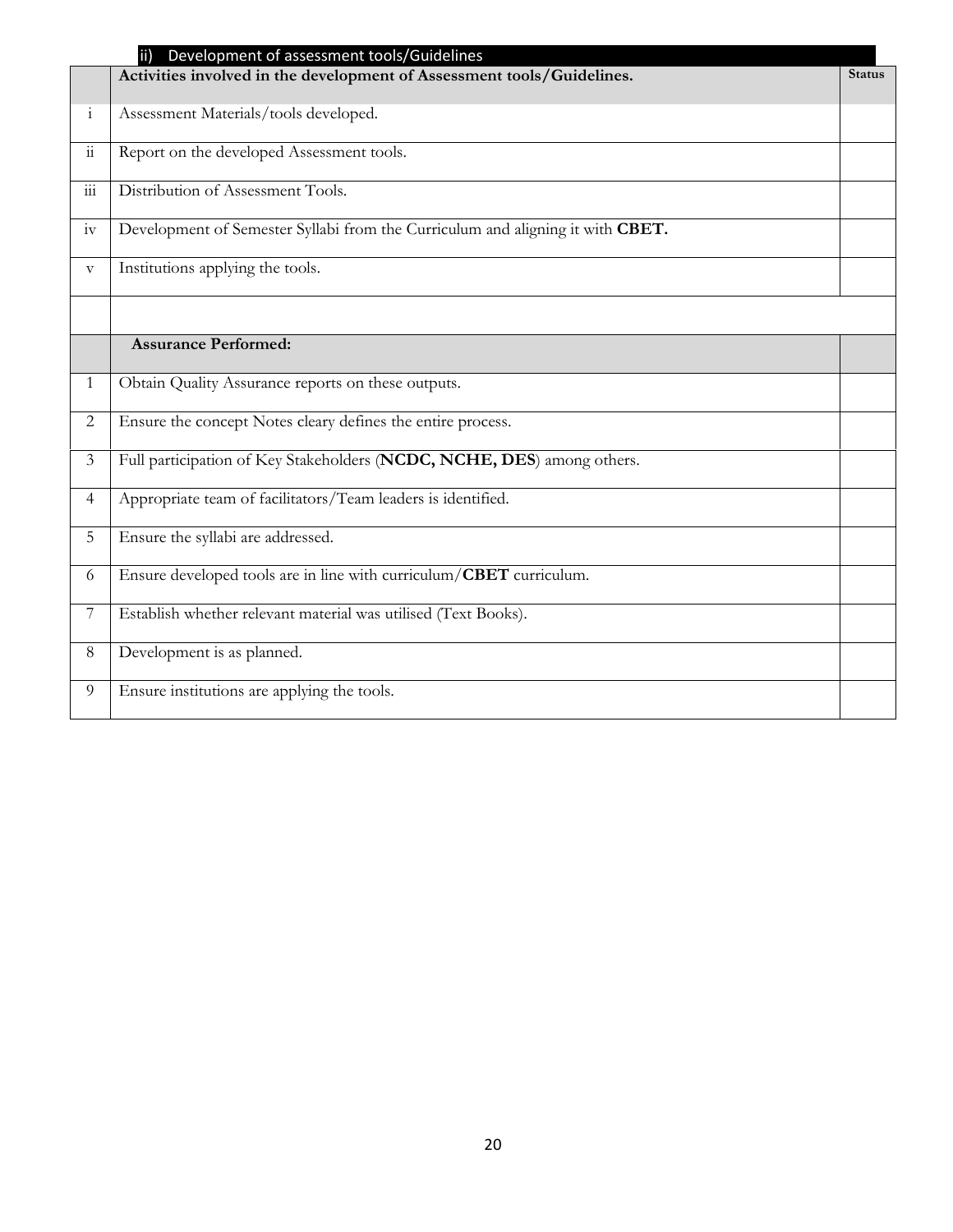|                           | Preparation and Issuing of Circulars and Registration of candidates<br>iii)                   |               |
|---------------------------|-----------------------------------------------------------------------------------------------|---------------|
|                           | <b>Activities</b>                                                                             | <b>Status</b> |
| $\mathbf{i}$              | Examination circulars for registration of candidates and fees drafted.                        |               |
| $\dddot{\rm n}$           | Examination circular issued to institutions and copied to MOES.                               |               |
| $\overline{\text{iii}}$   | Draft time table prepared and issued to institutions.                                         |               |
| iv                        | Candidate's registration at the Secretariat.                                                  |               |
| $\boldsymbol{\mathrm{V}}$ | Draft Register developed.                                                                     |               |
| $\rm{vi}$                 | Final candidates register developed and issued to institutions.                               |               |
| $\rm{vii}$                | Photo albums prepared.                                                                        |               |
| $\overline{\text{viii}}$  | Report on the registration exercise compiled and submitted to ES.                             |               |
| ix                        | Final time table issued to institutions.                                                      |               |
|                           |                                                                                               |               |
|                           | <b>Assurance to be Performed:</b>                                                             |               |
| 1                         | Meeting with the staff responsible and those directly involved with the activities.           |               |
| $\overline{2}$            | Obtain Quality Assurance reports on Time tables, Circular and Registers.                      |               |
| $\mathfrak{Z}$            | Obtain all the Circulars, Registers, albums and entry forms for candidates.                   |               |
| $\overline{4}$            | Ensure the content in the circular approved by Board and authorised by the Minister.          |               |
| 5                         | Ensure time table is prepared accurately caters for all programmes.                           |               |
| 6                         | Ensure up load of photos from albums accurately capture candidates details.                   |               |
| 7                         | Ensure registers data is accurately captured and authentic to photo album and summery sheets. |               |
| 8                         | Ensure Final register approved and issued to institutions.                                    |               |
| 9                         | Ensure register compilation computers do not contain any other information.                   |               |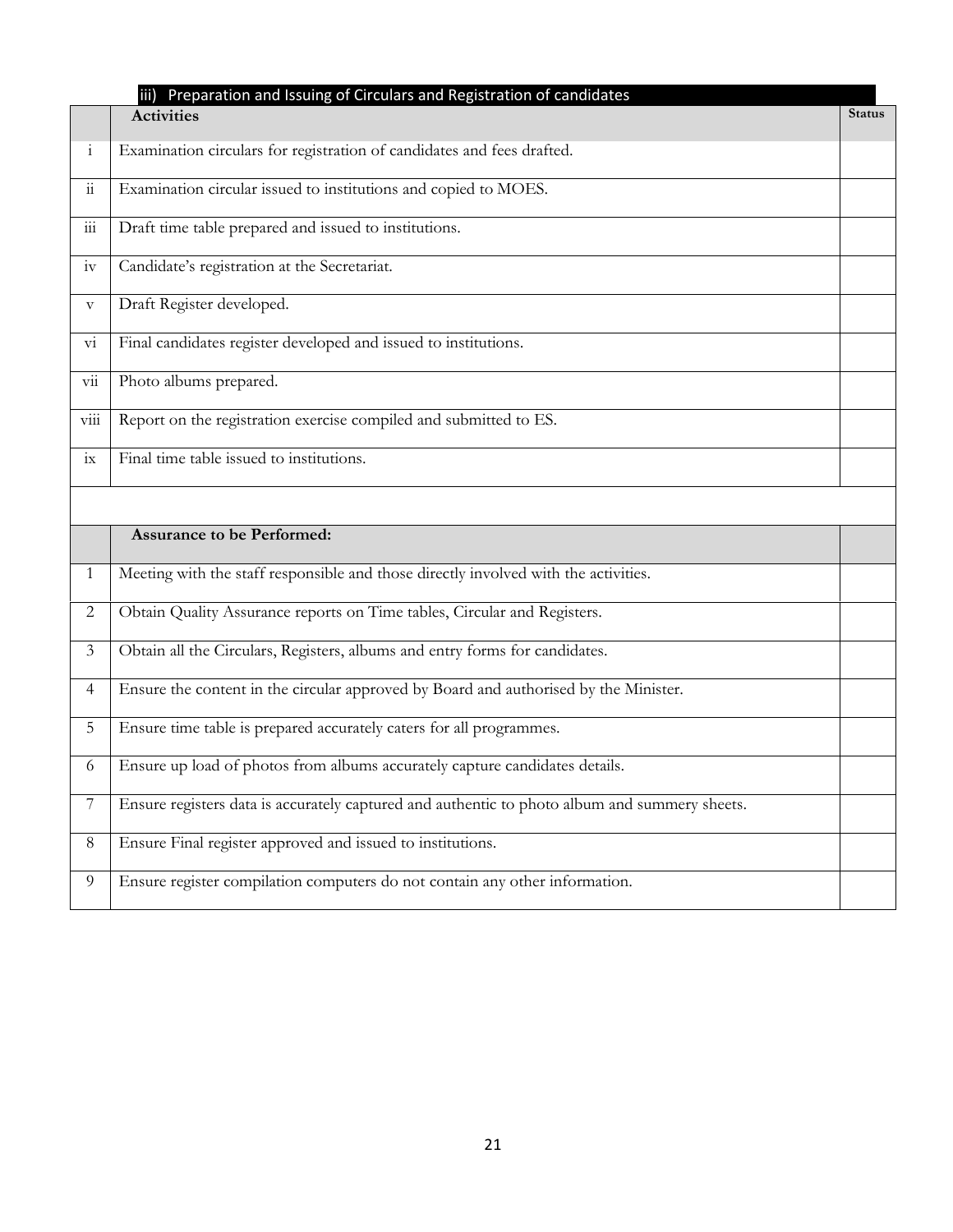|                             | iv) Developing Question Items                                                                                   |        |
|-----------------------------|-----------------------------------------------------------------------------------------------------------------|--------|
|                             | Activities in involved in the process of question development                                                   | status |
| $\mathbf{i}$                | Item writers identified.                                                                                        | d      |
| $\ddot{11}$                 | Training of Item writers/Examiners.                                                                             |        |
| 111                         | Items written/developed.                                                                                        |        |
| 1V                          | Items moderated.                                                                                                |        |
| $\boldsymbol{\mathrm{V}}$   | Report on item writing and moderation submitted to ES.                                                          |        |
| V1                          | Items typed and proof read.                                                                                     |        |
| $\overline{\mathrm{vii}}$   | Question paper selection.                                                                                       |        |
|                             | <b>Assurance Performed:</b>                                                                                     | status |
| 1                           | Meeting with the staff responsible and those directly involved with the item development.                       |        |
| 2                           | Obtain Quality Assurance reports on item setting, moderation and proof read.                                    |        |
| 3                           | Review the examiners data base and,                                                                             |        |
| $\overline{\mathcal{A}}$    | Ensure examiners identified previously had trained with UBTEB                                                   |        |
| 5                           | Examiners are from BTVET institutions and or recommended institutions.                                          |        |
| 6                           | Recommendation from Head of institutions or place of work.                                                      |        |
| 7                           | Ensure data base updated on changes in examiners details occurred during the year.                              |        |
| 8                           | Ensure briefing of the examiners in time.                                                                       |        |
| 9                           | Items developed are in line with curriculum/syllabi.                                                            |        |
| 10                          | obtain reports to ensure accuracy of the test items in respect to:                                              |        |
| $\mathfrak{a}$              | Validity specifying (knowledge, skill and attitude) a learner should obtain.                                    |        |
| b                           | Reliability capable of yielding stable results in future.                                                       |        |
| $\mathcal{C}_{\mathcal{C}}$ | Fairness having capacity to give romm to all learners irrespective of gender, religion, ethnicity, social       |        |
|                             | Economic, background to perform equally well.                                                                   |        |
| 11                          | ensure the items are good and all attributes addressed by:                                                      |        |
| $\boldsymbol{a}$            | Ensure the <b>Blooms Taxonomy of education</b> /Exam blue print/test of table filled accurately and adhered to. |        |
| $\boldsymbol{b}$            | ensure it's filled by the appropriate examiner                                                                  |        |
| 12                          | Ensure appropriate examiners are identified to moderate the test/items developed.                               |        |
| $\mathfrak{a}$              | complies with the examination standards by addressing: Integrity, Knowledge of the subject,                     |        |
|                             | ability to: interpret the curriculum, understand the test specification grid, practicing teacher.               |        |
| $\mathfrak b$               | compiled paper if IS of good quality:                                                                           |        |
|                             | Test the syllabi adequately, balanced in terms of comptences, appropriate, open ended, error free,not leak.     |        |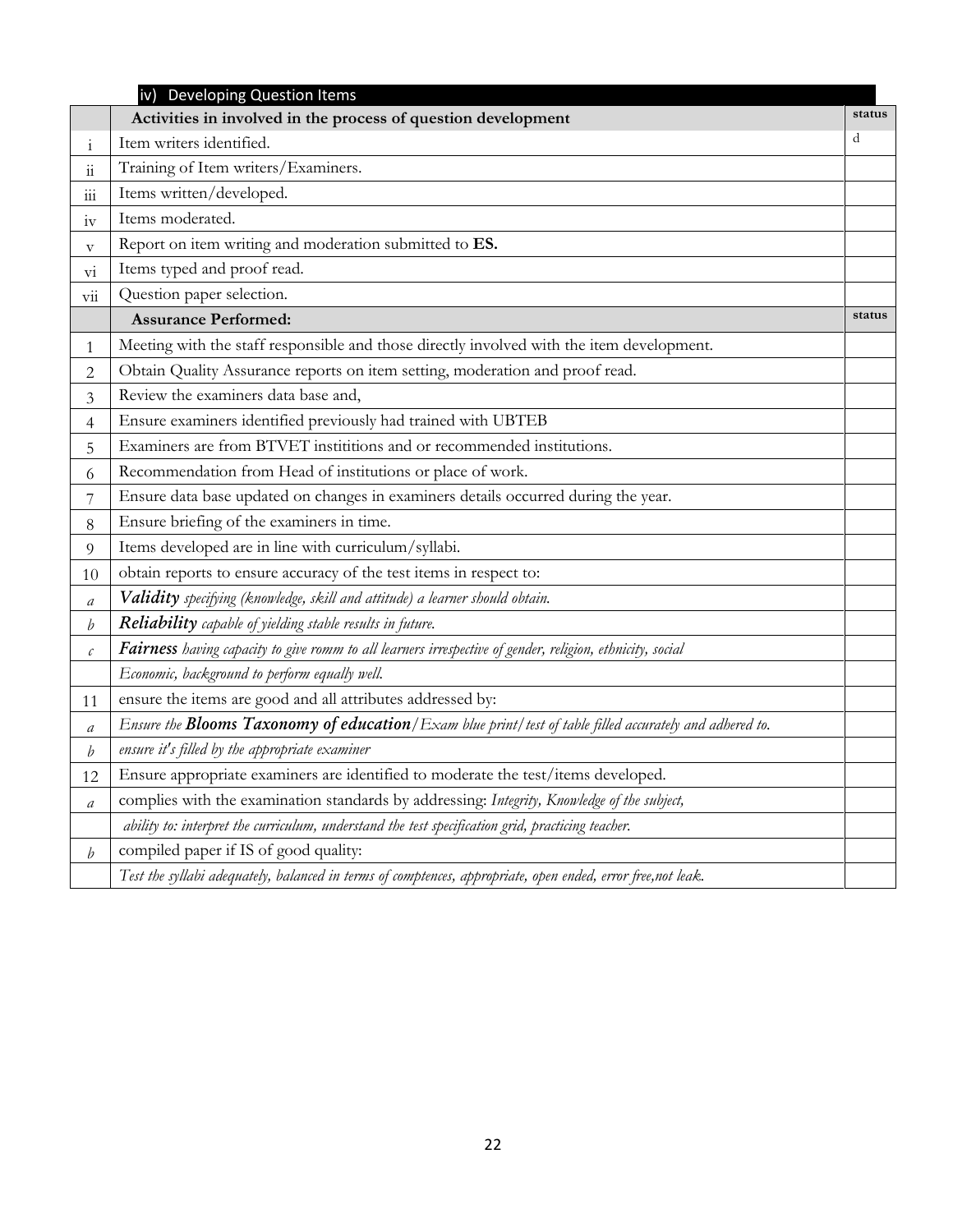|                           | Printing of Examinations Question papers and Answer scripts<br>$\vee$                      |        |
|---------------------------|--------------------------------------------------------------------------------------------|--------|
|                           | Processes & activities in printing of Examinations Question papers and Answer scripts.     | status |
| $\mathbf{i}$              | Selection of confines.                                                                     |        |
| $\dddot{\mathbf{i}}$      | Identification of confinement venue.                                                       |        |
| 111                       | Envelops writing.                                                                          |        |
| iv                        | Printing of question papers and answer scripts.                                            |        |
| $\boldsymbol{\mathrm{V}}$ | Label Gunny bags.                                                                          |        |
| $\overline{\mathrm{vi}}$  | Question papers packed in appropriate labeled Gunny bags.                                  |        |
| $\overline{\mathrm{vii}}$ | Other Examination materials are prepared and issued to institutions.                       |        |
| $\overline{\text{viii}}$  | Cutting Lists prepared and issued.                                                         |        |
| $i\mathbf{x}$             | Establishment of question bank.                                                            |        |
|                           |                                                                                            |        |
|                           | Assurance to be performed:                                                                 | status |
| $\mathbf{1}$              | Ensure the staff selected are mentally prepared in case of stress. i.e need for counseling |        |
| $\mathbf{2}$              | Environment of the confinee is appropriate and suitable for the activity.                  |        |
| $\overline{3}$            | Ensure printing of question papers is on time, this leave room for correction of errors.   |        |
| $\overline{4}$            | ensure printing answer scipts is on time                                                   |        |
| 5                         | Labels on gunny bags are accurate.                                                         |        |
| 6                         | Cutting list in line with curriculum, syllabi and questions prepared.                      |        |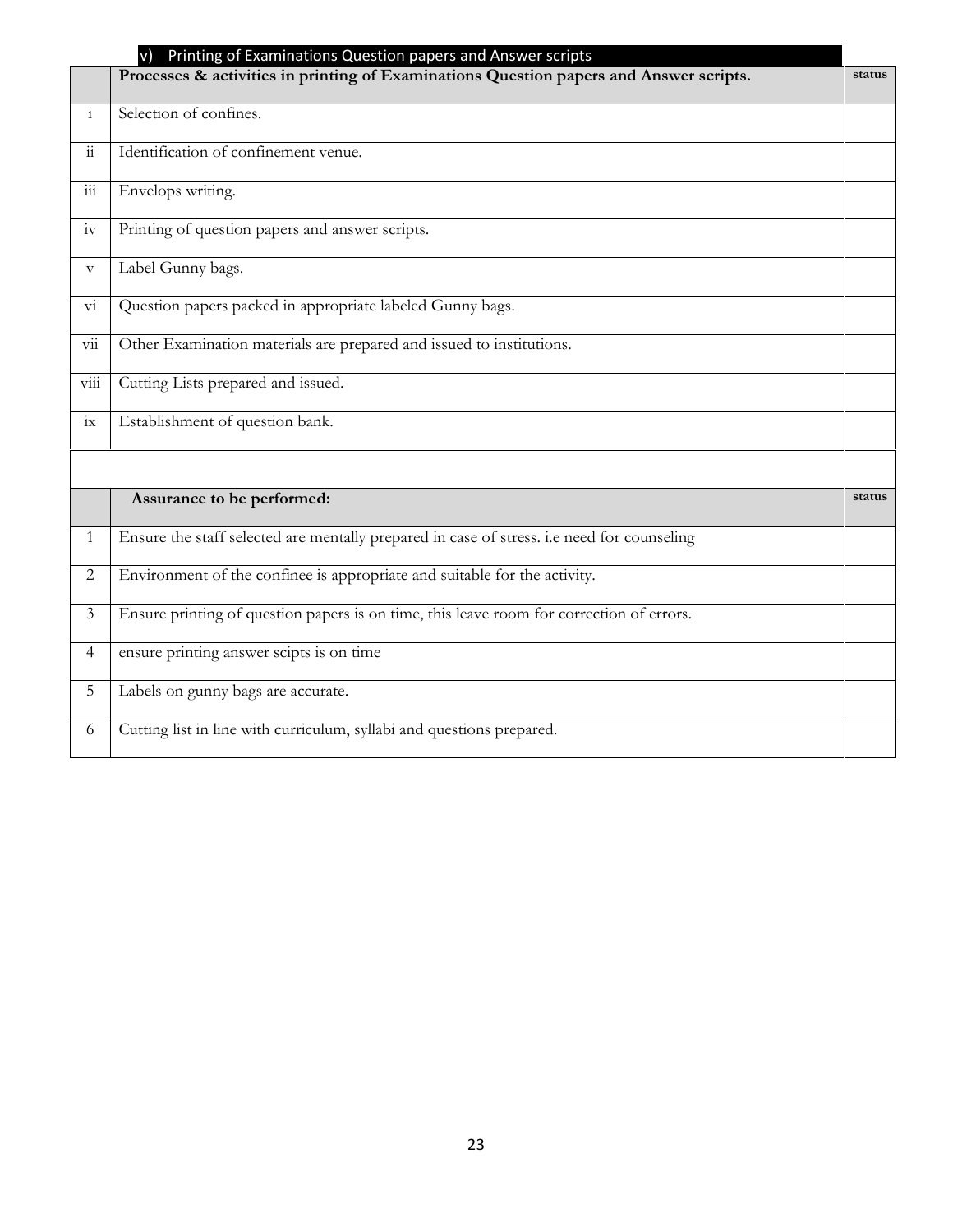|                           | Recruitment of Examination Supervisors & Managers<br>vi)                                      |        |
|---------------------------|-----------------------------------------------------------------------------------------------|--------|
|                           | To monitor the examination supervisors & managers recruitment and deployment.                 | status |
| $\mathbf{i}$              | Examination Area coordinators and supervisors identified.                                     |        |
| $\dddot{\rm n}$           | Reconnoiters identified and appointed.                                                        |        |
| $\overline{\text{iii}}$   | Examination managers are briefed.                                                             |        |
| iv                        | Conduct of examination Manager, supervisors are deployed.                                     |        |
| $\boldsymbol{\mathrm{V}}$ | Police Personnel deployed.                                                                    |        |
|                           |                                                                                               |        |
|                           | Assurance to be performed:                                                                    | status |
| $\mathbf{1}$              | Review the database of coordinator and reconnoiters and ensure update.                        |        |
| 2                         | Ensure coordinators and reconnoiters are appointed in accordance to examination standards.    |        |
| $\mathfrak{Z}$            | Inform coordinators a week before the briefing exercise.                                      |        |
| $\overline{4}$            | Ensure necessary material prepared in time, (at least 2 days before staff leave the station). |        |
| 5                         | Briefing of staff at least 2 days before the actual briefing of coordinators.                 |        |
| 6                         | Inform coordinators at least 2 days before the briefing exercise.                             |        |
| $7\phantom{.}$            | Briefing of reconnoiters at least 1 day before delivery of exams to police stations.          |        |
| 8                         | Ensure all reconnoiters report to respective stations before dropping exam at police station. |        |
| 9                         | Logistics issued to staff on time, including Transport (MV at least 2 days before set off).   |        |
| 10                        | Ensure appropriate staff are selected and according to Exam standards.                        |        |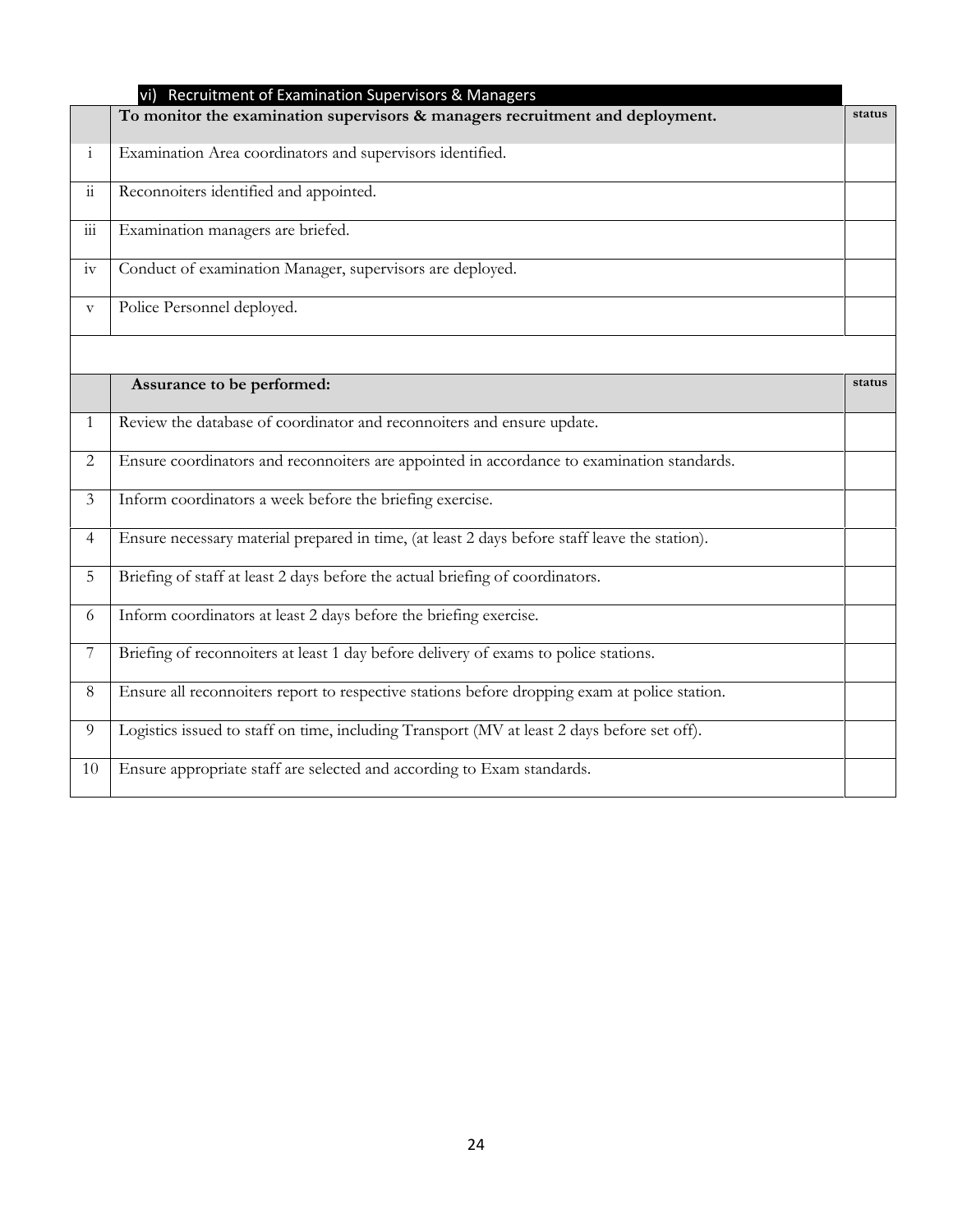|                           | vii) Conduct of Examinations                                                                      |        |
|---------------------------|---------------------------------------------------------------------------------------------------|--------|
|                           | Activities involved in the conduct of examinations.                                               | status |
| $\mathbf{i}$              | Route plan prepared.                                                                              |        |
| $\dddot{\rm n}$           | Vehicles identified and deployed.                                                                 |        |
| $\overline{\text{iii}}$   | Delivery staff identified and deployed.                                                           |        |
| iv                        | Examinations delivered to Police Stations.                                                        |        |
| V                         | Examination Answer scripts collected from UNEB/delivered to UBTEB.                                |        |
| $\overline{\mathrm{vi}}$  | Storage of Exams.                                                                                 |        |
| $\overline{\mathrm{vii}}$ | Invigilation of Theory papers.                                                                    |        |
| $\overline{\text{viii}}$  | Invigilation of Practical Papers.                                                                 |        |
| ix                        | Collection of scripts from field.                                                                 |        |
|                           |                                                                                                   |        |
|                           |                                                                                                   |        |
|                           | Assurance to be performed:                                                                        | status |
| 1                         | Review the database of practical examiners details and updates.                                   |        |
| 2                         | Ensure practical examiners deployed have relevant skills to the assignment.                       |        |
| $\mathfrak{Z}$            | ensure the routing take care of all the examination centres and police stations                   |        |
| $\overline{4}$            | Ensure staff identified are briefed and deployed within appropriate time before the delivery.     |        |
| 5                         | Ensure drivers are briefed & deployed within appropriate time before the delivery and collection. |        |
| 6                         | Contacts for the reconnoiters, coordinators and police are issued to staff delivering exams.      |        |
| 7                         | Invigilation schedules are prepared comply with examination standards.                            |        |
| $8\,$                     | Invigilation schedules issued to coordinators at least 1 week before exams are delivered.         |        |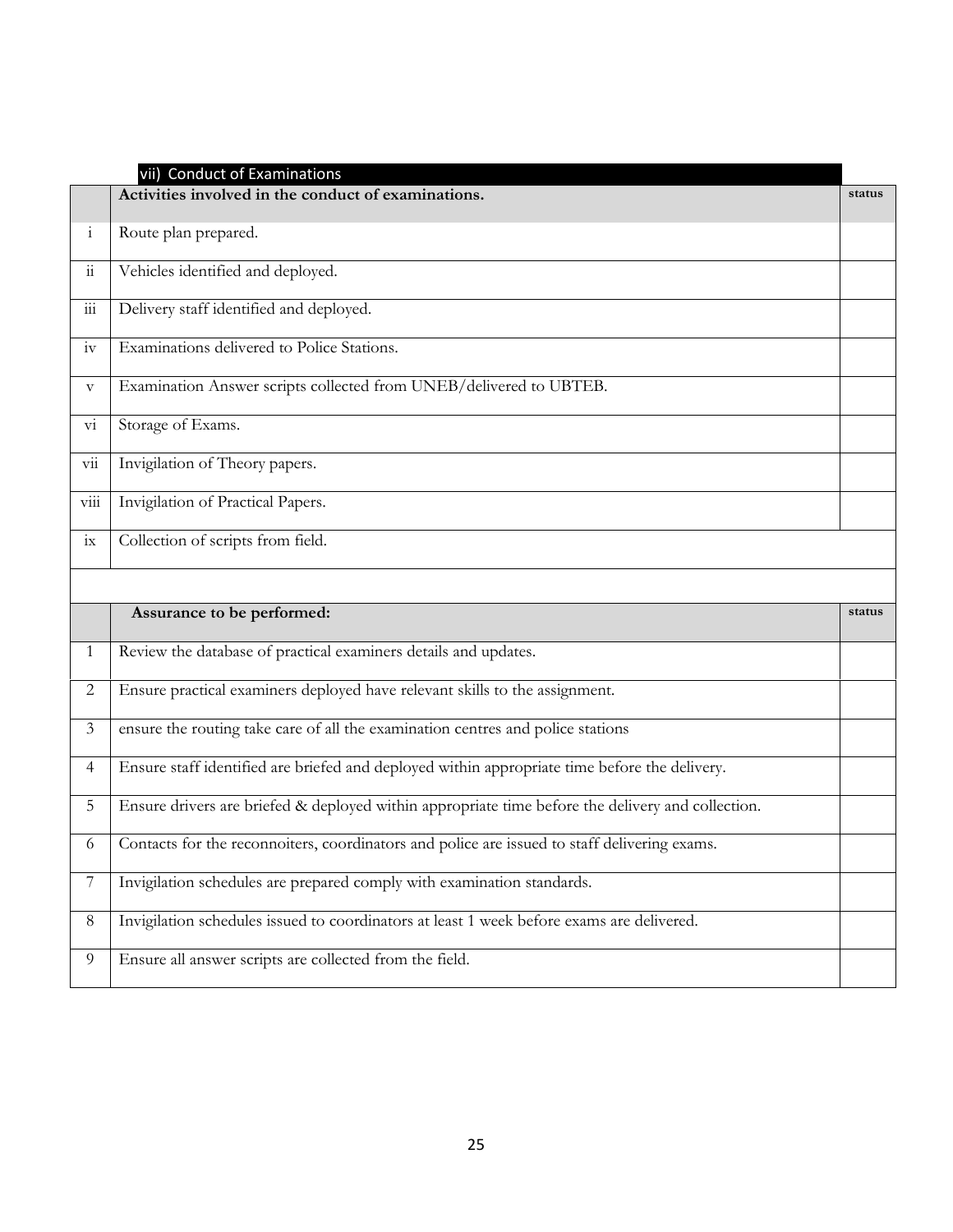|                      | viii) Feedback to Stakeholders                                                                      |        |
|----------------------|-----------------------------------------------------------------------------------------------------|--------|
|                      | Information gathering from the Feedback workshops and meetings.                                     | status |
| $\mathbf{1}$         | Reports on conduct of exams received from the field.                                                |        |
| $\dddot{\mathbf{i}}$ | Analysis of field reports conduct of examination reports.                                           |        |
| $\cdots$<br>111      | Submission of the analyzed reports to ES.                                                           |        |
|                      | Feedback workshops conducted and reports analyzed compiled and submitted to ES' and relevant office |        |
| 1V                   | for partitioning                                                                                    |        |
| $\mathbf{V}$         | Report on the examinations conduct process compiled and submitted to ES' office.                    |        |
|                      |                                                                                                     |        |
|                      | Assurance to be performed:                                                                          | status |
| $\mathbf{1}$         | Ensure that reports follow a certain format                                                         |        |
| 2                    | Ensure that action points are developed after analysis                                              |        |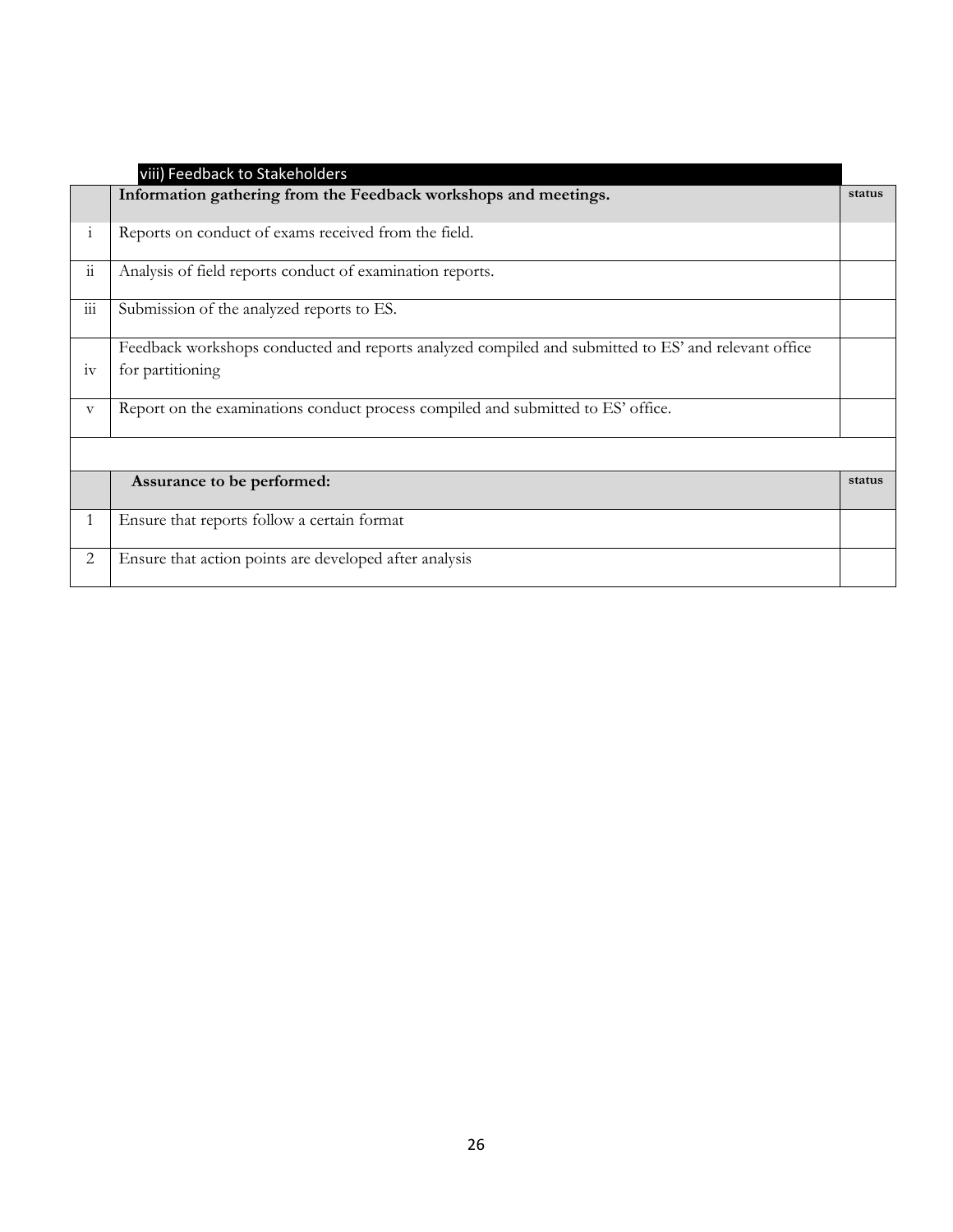|                            | Marking of Examination Scripts g of Examination Scripts                                             |               |
|----------------------------|-----------------------------------------------------------------------------------------------------|---------------|
|                            | Activities during the marking of examination scripts.                                               | <b>Status</b> |
| I                          | Marking centre identified.                                                                          |               |
| $\rm{I}i$                  | Examiners identified.                                                                               |               |
| $\overline{\mathrm{I}}$ ii | Checkers identified.                                                                                |               |
| $\mathrm{Iv}$              | Data entrants/capture staff identified.                                                             |               |
| $\boldsymbol{\nabla}$      | Marking guide prepared.                                                                             |               |
| $\rm{Vi}$                  | Dummies prepared.                                                                                   |               |
| $\rm{Vi}$                  | Marking of Scripts.                                                                                 |               |
| Viii                       | Marks captured.                                                                                     |               |
| $I_{X}$                    | Adjudication.                                                                                       |               |
| $\mathbf X$                | Report on the marking exercise compiled and submitted to ES.                                        |               |
|                            |                                                                                                     |               |
|                            | Assurance to be performed:                                                                          | status        |
| 1                          | Ensure Proper number and list of examiners required per paper is prepared.                          |               |
| $\overline{2}$             | Ensure Marking guides are prepared before the centre opens.                                         |               |
| 3                          | Ensure coordination of marking guide & question papers are done & the two are compatible.           |               |
| 4                          | Ensure the marking centre identified is in line with the exam standards & suitable for marking.     |               |
| 5                          | Invitation of examiners to marking centres is communicated appropriately.                           |               |
| 6                          | Is the period of the marking session estimated appropriately?                                       |               |
| 7                          | Are materials required at a marking centre prepared early enough at least 2 days before travel?     |               |
| 8                          | UBTEB staff manning the centre report at the centre a day earlier to the reporting day of examiners |               |
| 9                          | Examiners register at the gate and are allocated gate serial numbers                                |               |
| 10                         | Ensure the briefing of examiners conducted as soon as they report to centre.                        |               |
| 11                         | Ensure examiners start by marking dummies during coordination.                                      |               |
| 12                         | Ensure the Marking of live scripts is Conveyor Belt System (CBS)                                    |               |
| 13                         | Ensure the EIC are remarking a reasonable sample size of the marked scripts for quality checks.     |               |
| 14                         | Are the marked scripts checked by the deputy O/C and the team of checkers?                          |               |
| 15                         | Ensure Marks of the checked scripts are accurately entered on the mark sheet in duplicate.          |               |
| 16                         | Ensure un adjusted mark sheet is kept intact in Soft and Hard copies for reference.                 |               |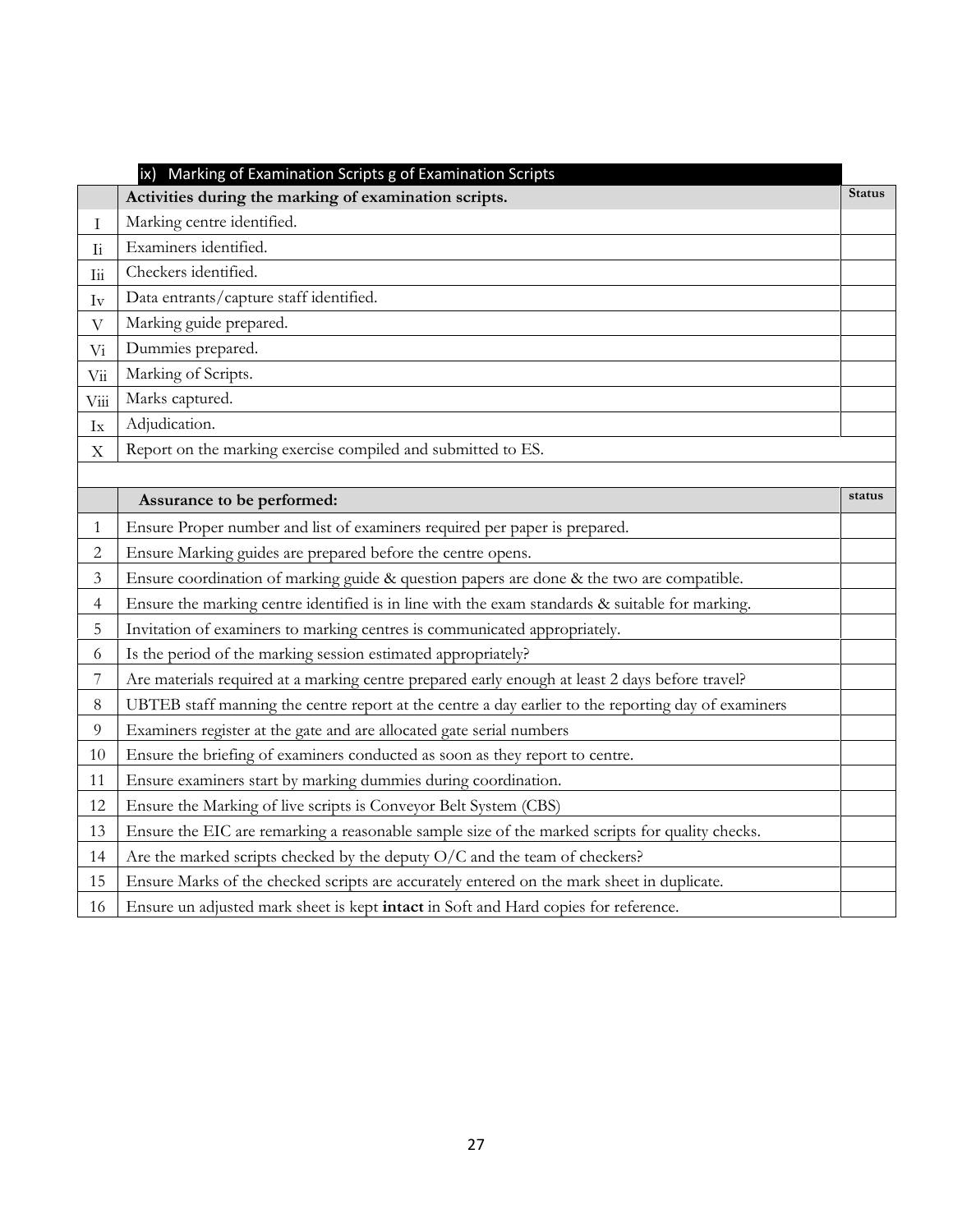|                           | Analysis of marks from Mark-sheets<br>x)                                                            |               |
|---------------------------|-----------------------------------------------------------------------------------------------------|---------------|
|                           | Processes in the Analysis of marks from the mark sheets.                                            | <b>Status</b> |
| Ι.                        | Adjudication and entering of course works on the mark sheet.                                        |               |
| $\overline{1}i$           | Standardization of the marks.                                                                       |               |
| $\overline{iii}$          | Compilation of results and Analysis for the awards.                                                 |               |
| Iv                        | Awards meeting.                                                                                     |               |
| $\boldsymbol{\mathrm{V}}$ | Incorporation of recommendations from the awards meeting.                                           |               |
| V1                        | Final analysis and printing of results for respective Exam committees.                              |               |
| $\overline{\mathrm{vii}}$ | Submission of Results to Board Committees.                                                          |               |
| V111                      | Approval of Results by the Board.                                                                   |               |
| X1                        | Release of Results.                                                                                 |               |
| X1                        | Issue of results to institutions.                                                                   |               |
| X1                        | Amendments errors on issued results (Target should be zero errors)                                  |               |
|                           |                                                                                                     |               |
|                           | Assurance to be performed:                                                                          | status        |
| 1                         | Ensure that adjudication and entering of course works is done by the right cadre or staff.          |               |
| 2                         | Ensure Formula used to standardise marks need to be consistent and thus checked for accuracy.       |               |
| 3                         | Ensure the report of the award meeting including adjustments made on the marks is kept intact.      |               |
| 4                         | Ensure complete accuracy of the results after awards meeting and incorporation of recommendation.   |               |
| 5                         | Ensure original mark sheets are kept separately for reference before any incorporation adjustments. |               |
|                           | Computers worked on by analyst do not contain any other information.                                |               |
| 6                         | Ensure the analyst spend recommendable hours on computers in order to reduce errors.                |               |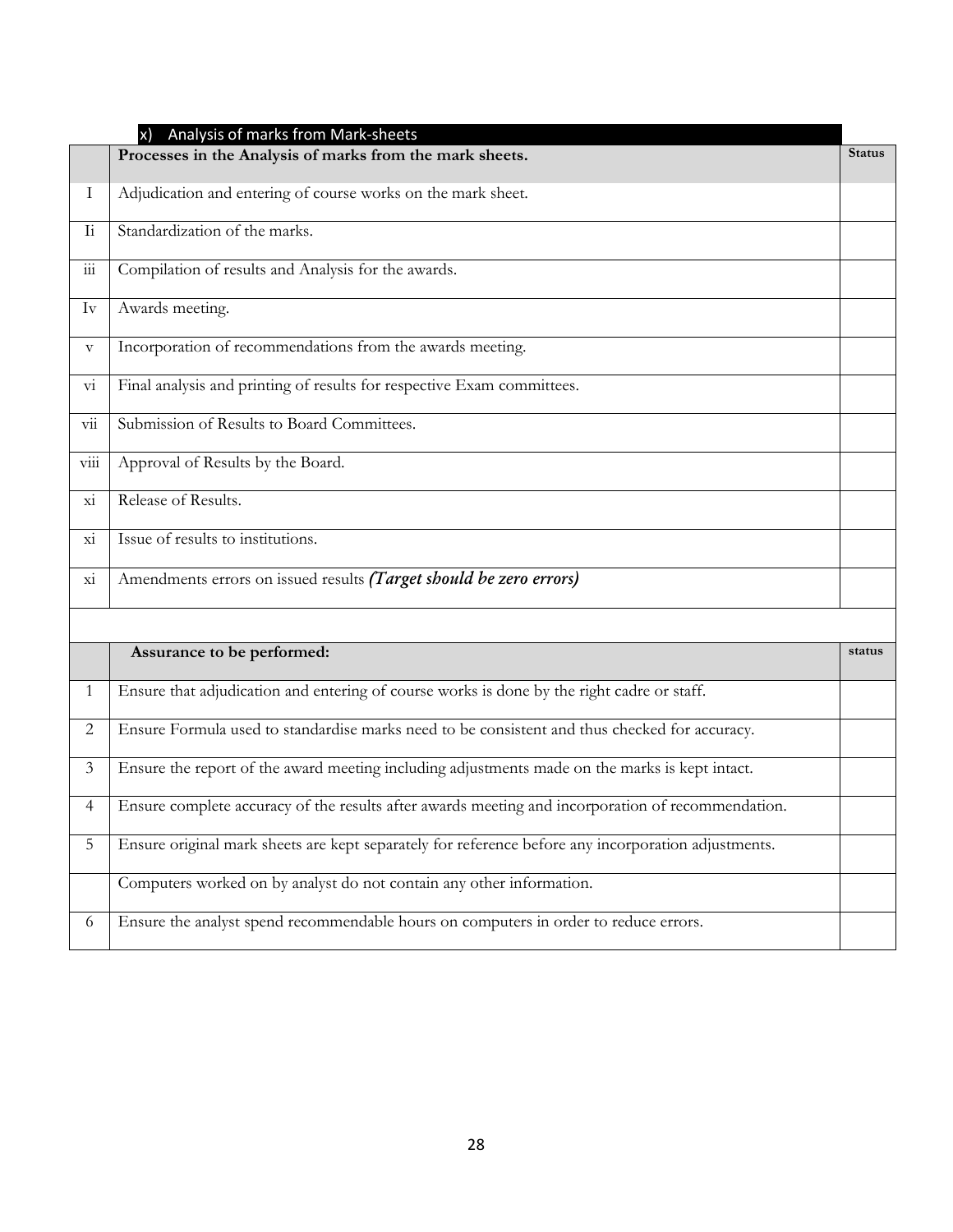|                          | <b>Continuous Assessment</b><br>xi)                                    |               |
|--------------------------|------------------------------------------------------------------------|---------------|
|                          | <b>Activities</b>                                                      | <b>Status</b> |
| $\mathbf{i}$             | Development of continuous Assessment plan                              |               |
| $\ddot{\mathbf{i}}$      | Inspection and assessment of Real life Projects                        |               |
| $\overline{\mathbf{m}}$  | Monitoring students during Industrial Training                         |               |
| iv                       | Report of inspection of Real Life Project prepared and submitted to ES |               |
| $\boldsymbol{\nabla}$    | Report of Industrial Training prepared and submitted to ES             |               |
| $\overline{\mathrm{vi}}$ | Examination past papers compiled and published                         |               |
|                          |                                                                        |               |
|                          | Assurance to be performed:                                             |               |
| $\ddot{1}$               | Moderation of School-based assessment (SBA) scores                     |               |
| $\overline{11}$          | Conduct validity and reliability test on SBA scores                    |               |
| $\overline{111}$ )       | Inspection reports of Real Life Projects done                          |               |
| iv)                      | Conduct Project inspection                                             |               |
| $\mathbf{v})$            | Review Project inspection reports and provide feedback                 |               |